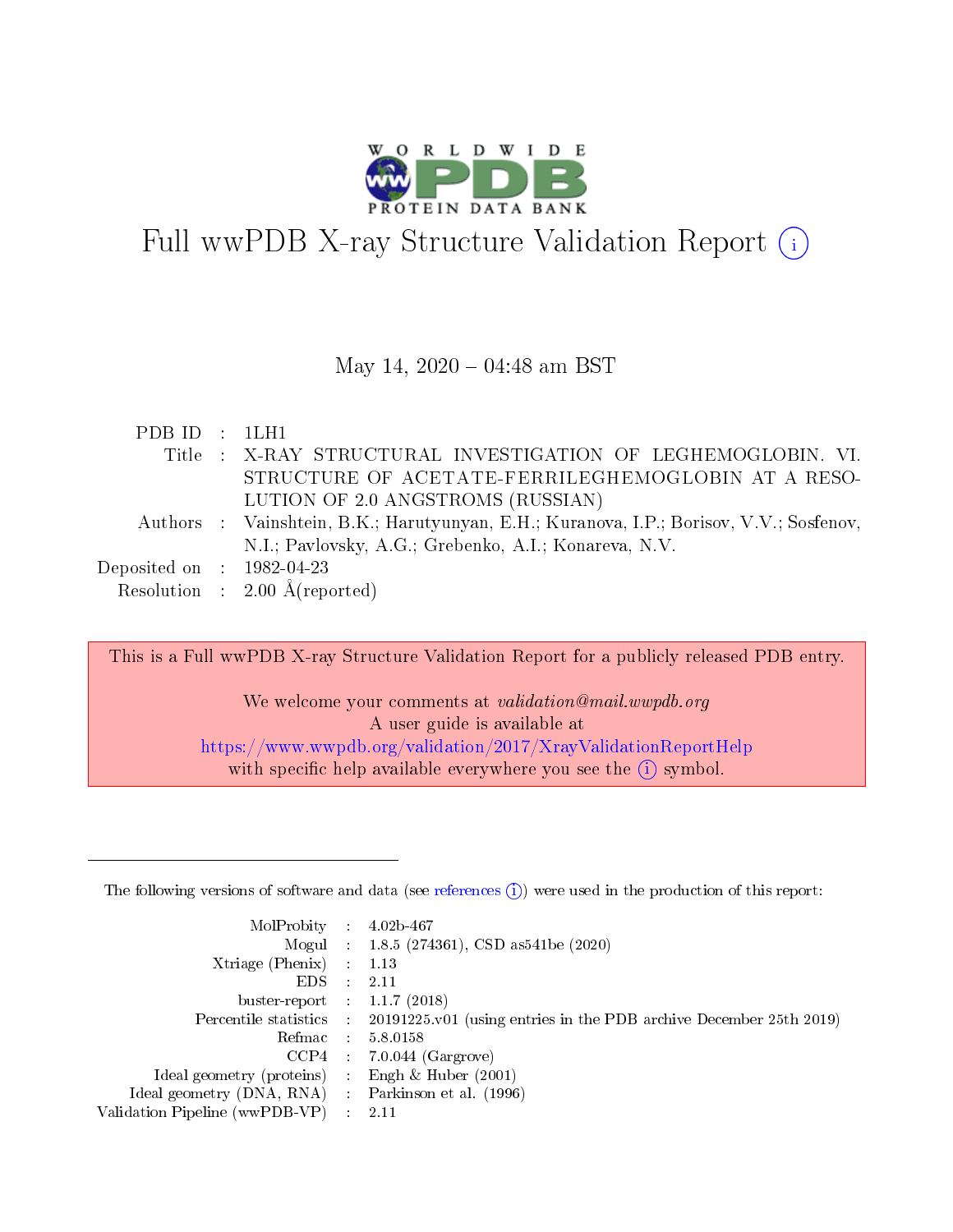# 1 [O](https://www.wwpdb.org/validation/2017/XrayValidationReportHelp#overall_quality)verall quality at a glance  $(i)$

The following experimental techniques were used to determine the structure: X-RAY DIFFRACTION

The reported resolution of this entry is 2.00 Å.

Percentile scores (ranging between 0-100) for global validation metrics of the entry are shown in the following graphic. The table shows the number of entries on which the scores are based.



| Metric                | Whole archive        | Similar resolution                                         |
|-----------------------|----------------------|------------------------------------------------------------|
|                       | $(\#\text{Entries})$ | $(\#\text{Entries}, \text{resolution range}(\text{\AA}) )$ |
| Clashscore            | 141614               | $9178(2.00-2.00)$                                          |
| Ramachandran outliers | 138981               | $9054(2.00-2.00)$                                          |
| Sidechain outliers    | 138945               | $9053(2.00-2.00)$                                          |

The table below summarises the geometric issues observed across the polymeric chains and their fit to the electron density. The red, orange, yellow and green segments on the lower bar indicate the fraction of residues that contain outliers for  $\geq=3$ , 2, 1 and 0 types of geometric quality criteria respectively. A grey segment represents the fraction of residues that are not modelled. The numeric value for each fraction is indicated below the corresponding segment, with a dot representing fractions  $\leq=5\%$ 

| Mol | Chain | Length | Quality of chain |     |     |    |
|-----|-------|--------|------------------|-----|-----|----|
|     |       | 153    | 20%              | 48% | 28% | 5% |

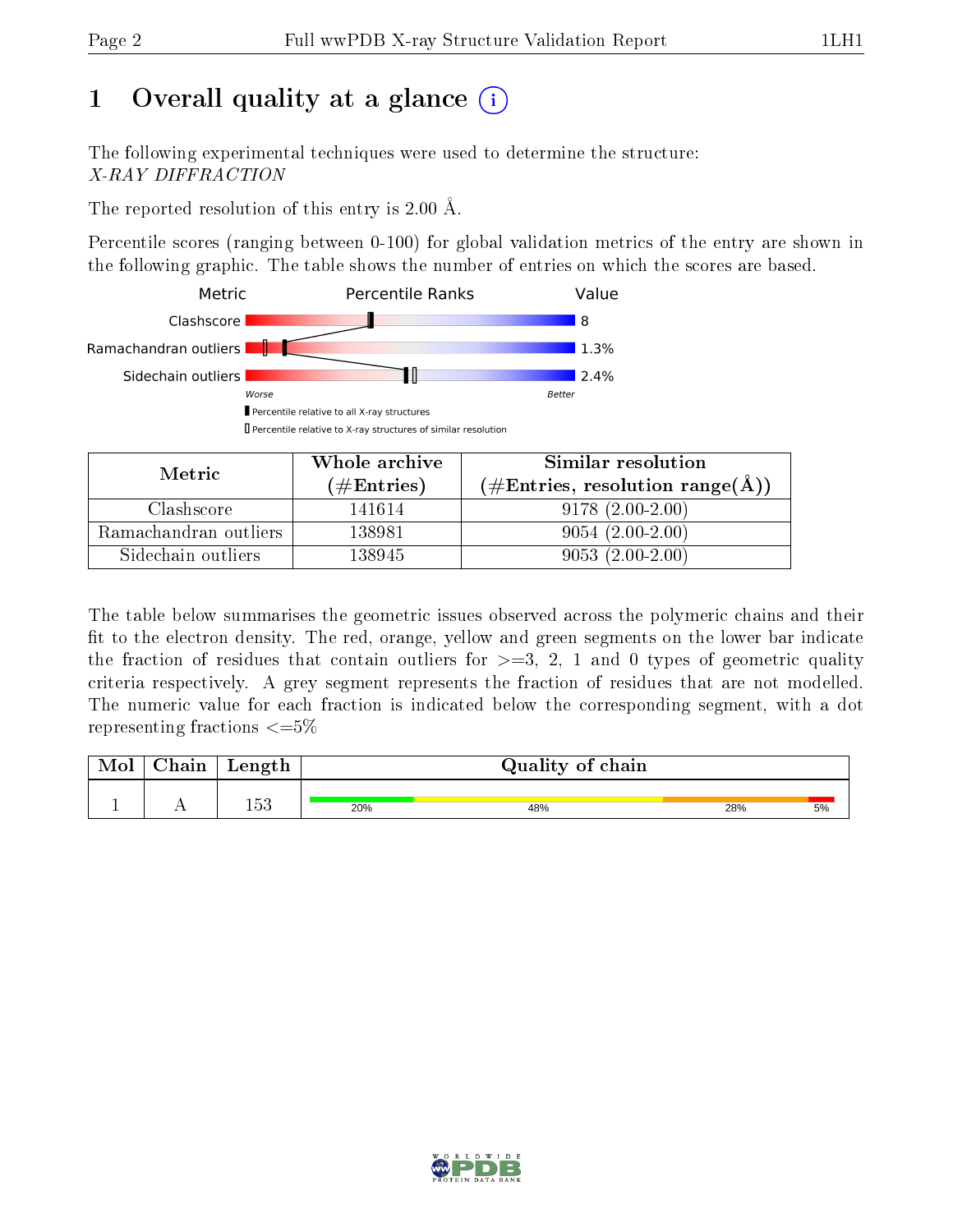# 2 Entry composition (i)

There are 4 unique types of molecules in this entry. The entry contains 1296 atoms, of which 0 are hydrogens and 0 are deuteriums.

In the tables below, the ZeroOcc column contains the number of atoms modelled with zero occupancy, the AltConf column contains the number of residues with at least one atom in alternate conformation and the Trace column contains the number of residues modelled with at most 2 atoms.

• Molecule 1 is a protein called LEGHEMOGLOBIN (ACETO MET).

| Mol | Chain   Residues | $\rm{Atoms}$                 |       |     |     | ZeroOcc   AltConf   Trace |    |  |  |
|-----|------------------|------------------------------|-------|-----|-----|---------------------------|----|--|--|
|     | 153              | $\mathrm{Total}$<br>$1180\,$ | 761 - | 193 | 225 |                           | 36 |  |  |

There are 2 discrepancies between the modelled and reference sequences:

| Chain | Residue | Modelled | Actual | Comment    | <b>Reference</b>  |
|-------|---------|----------|--------|------------|-------------------|
|       |         | GLU      | GL N   | CONFLICT . | <b>UNP P02240</b> |
|       | 150     | A QD     | A SN   | CONFLICT + | ∣ UNP P02240      |

• Molecule 2 is ACETATE ION (three-letter code: ACT) (formula:  $C_2H_3O_2$ ).



| Mol | Chain   Residues | <b>Atoms</b> |  | ZeroOcc   AltConf |
|-----|------------------|--------------|--|-------------------|
|     |                  | Total C      |  |                   |

Molecule 3 is PROTOPORPHYRIN IX CONTAINING FE (three-letter code: HEM) (for-

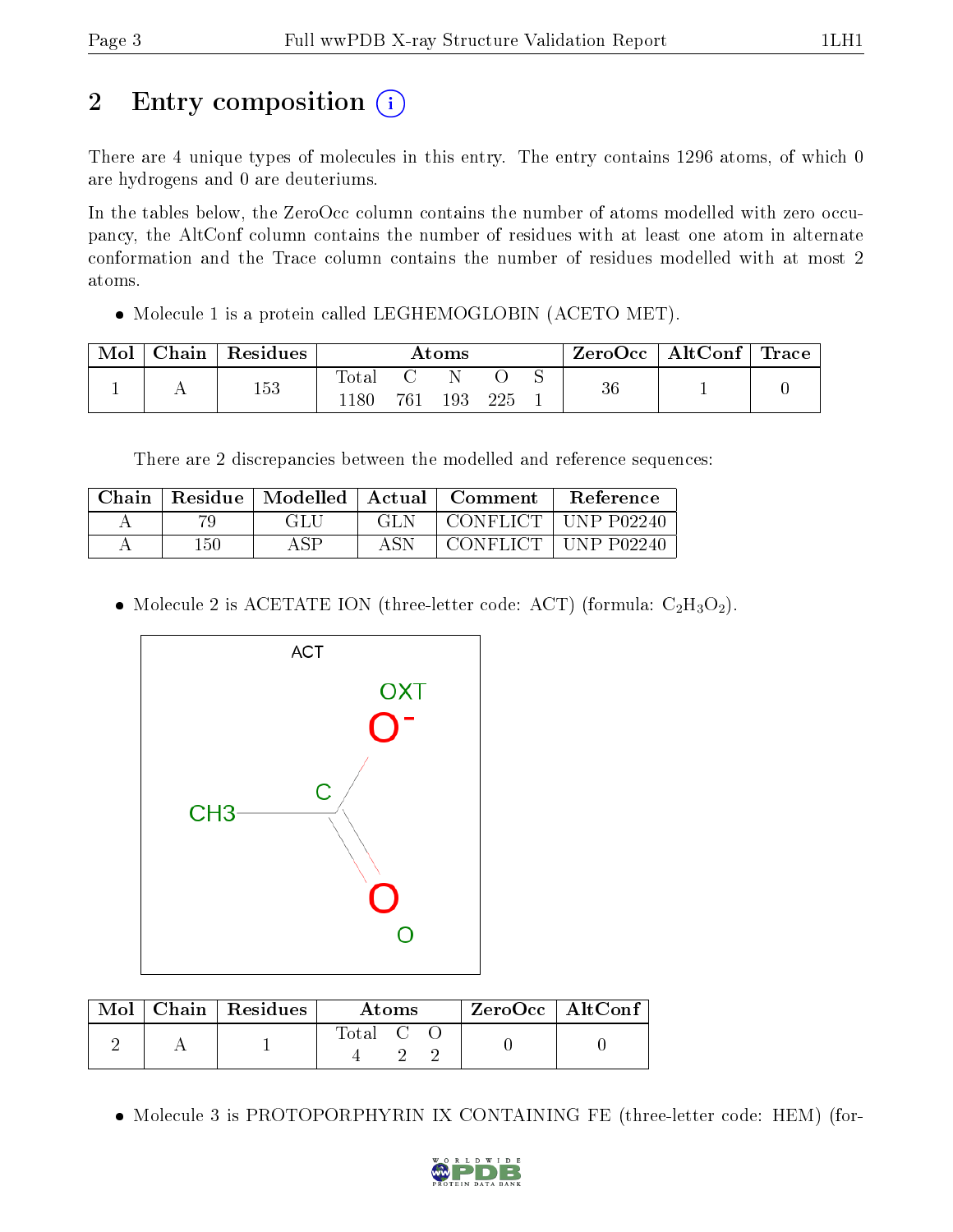mula:  $C_{34}H_{32}FeN_4O_4$ .



| Mol | $Chain$ Residues |       |                    | Atoms    |  | ZeroOcc   AltConf |
|-----|------------------|-------|--------------------|----------|--|-------------------|
|     |                  | Fotal | $\cdot$ (1 $\cdot$ | $H \rho$ |  |                   |

 $\bullet\,$  Molecule 4 is water.

|  | $\text{Mol}$   Chain   Residues | Atoms       | ZeroOcc   AltConf |  |
|--|---------------------------------|-------------|-------------------|--|
|  |                                 | Total<br>69 |                   |  |

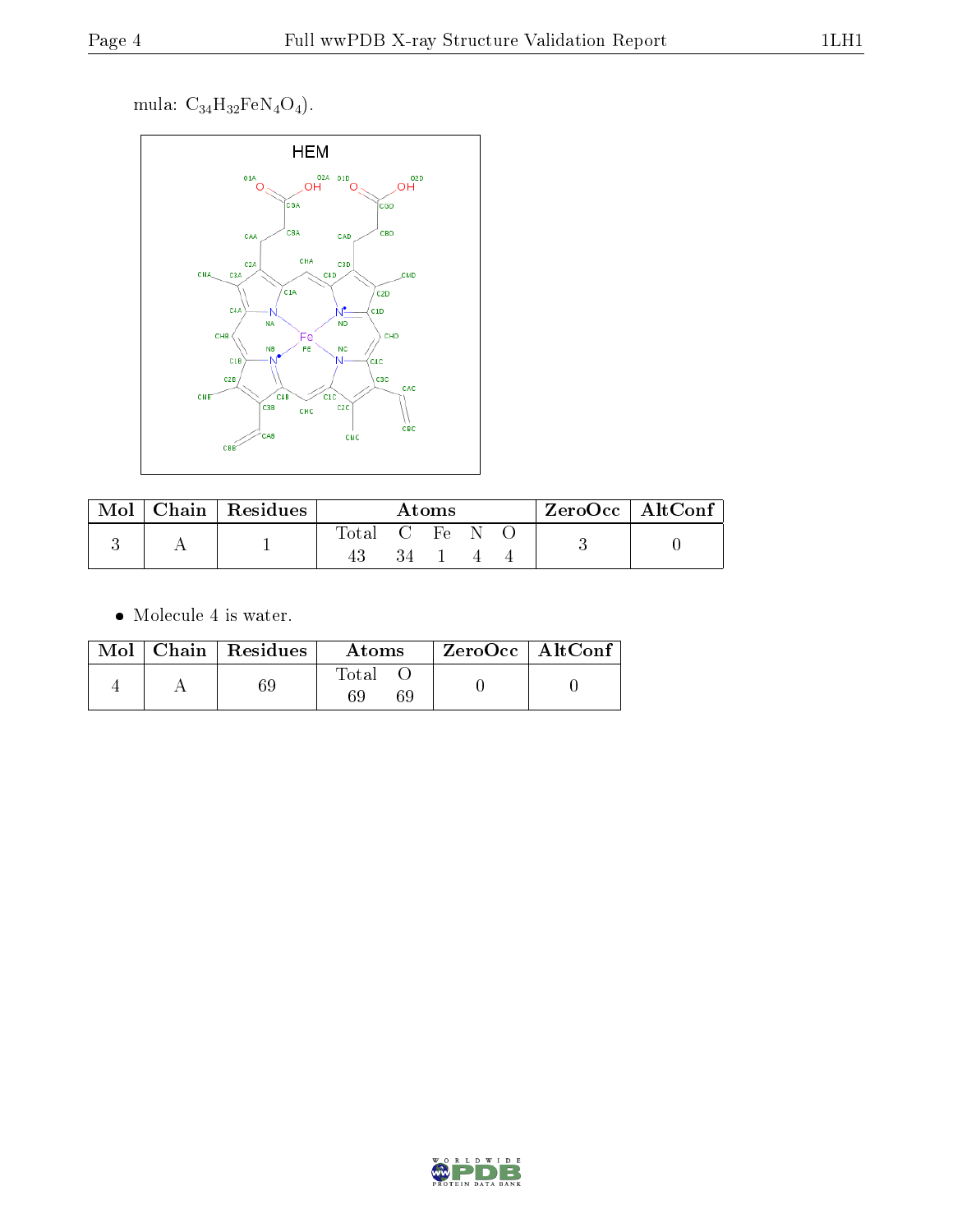# 3 Residue-property plots (i)

These plots are drawn for all protein, RNA and DNA chains in the entry. The first graphic for a chain summarises the proportions of the various outlier classes displayed in the second graphic. The second graphic shows the sequence view annotated by issues in geometry. Residues are colorcoded according to the number of geometric quality criteria for which they contain at least one outlier: green  $= 0$ , yellow  $= 1$ , orange  $= 2$  and red  $= 3$  or more. Stretches of 2 or more consecutive residues without any outlier are shown as a green connector. Residues present in the sample, but not in the model, are shown in grey.



• Molecule 1: LEGHEMOGLOBIN (ACETO MET)

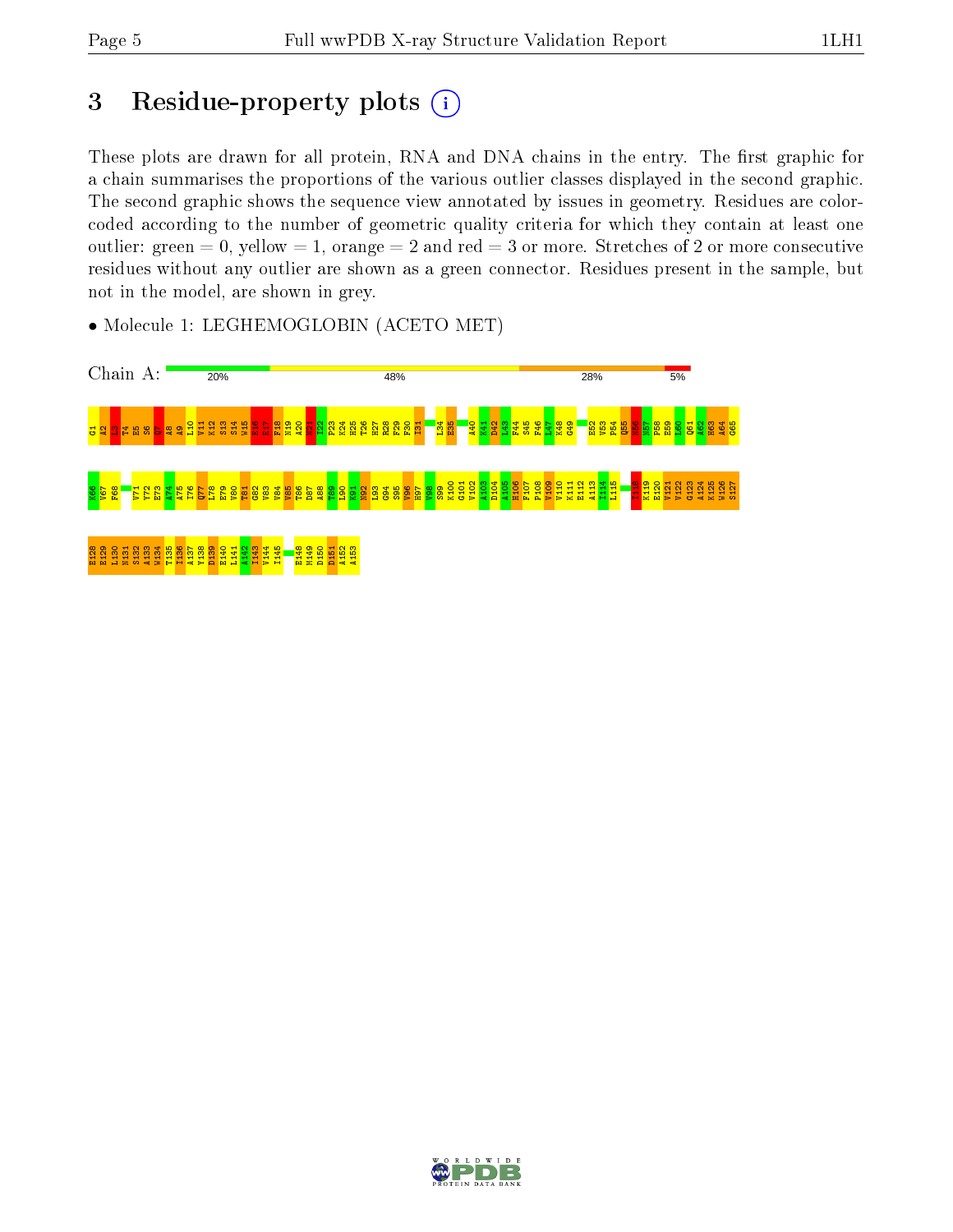# 4 Data and refinement statistics  $(i)$

| Property                                                             | Value                                              | Source     |
|----------------------------------------------------------------------|----------------------------------------------------|------------|
| Space group                                                          | <b>B</b> 1 1 2                                     | Depositor  |
| Cell constants                                                       | 38.40Å<br>93.33Å<br>$52.40\text{\AA}$              |            |
| a, b, c, $\alpha$ , $\beta$ , $\gamma$                               | $90.00^{\circ}$ $90.00^{\circ}$<br>$99.00^{\circ}$ | Depositor  |
| Resolution $(A)$                                                     | (Not available)<br>$-2.00$                         | Depositor  |
|                                                                      | 46.09<br>2.00                                      | <b>EDS</b> |
| % Data completeness                                                  | (Not available) $((Not available)-2.00)$           | Depositor  |
| (in resolution range)                                                | 99.9 (46.09-2.00)                                  | <b>EDS</b> |
| $R_{merge}$                                                          | (Not available)                                    | Depositor  |
| $\mathrm{R}_{sym}$                                                   | (Not available)                                    | Depositor  |
| $\langle I/\sigma(I)\rangle$                                         |                                                    | Xtriage    |
| Refinement program                                                   | unknown                                            | Depositor  |
| $R, R_{free}$                                                        | (Not available), (Not available)                   | Depositor  |
|                                                                      | (Not available)<br>0.520<br>$\overline{a}$         | DCC        |
| $R_{free}$ test set                                                  | No test flags present.                             | wwPDB-VP   |
| Wilson B-factor $(A^2)$                                              | 17.8                                               | Xtriage    |
| Anisotropy                                                           | 0.091                                              | Xtriage    |
| Bulk solvent $k_{sol}(e/\mathring{A}^3)$ , $B_{sol}(\mathring{A}^2)$ | 0.22, 152.5                                        | <b>EDS</b> |
| L-test for twinning $1$                                              | $< L >$ = 0.49, $< L2$ > = 0.32                    | Xtriage    |
| Estimated twinning fraction                                          | No twinning to report.                             | Xtriage    |
| $F_o, F_c$ correlation                                               | 0.50                                               | <b>EDS</b> |
| Total number of atoms                                                | 1296                                               | wwPDB-VP   |
| Average B, all atoms $(A^2)$                                         | 19.0                                               | wwPDB-VP   |

Xtriage's analysis on translational NCS is as follows: The largest off-origin peak in the Patterson function is  $12.27\%$  of the height of the origin peak. No significant pseudotranslation is detected.

<span id="page-5-0"></span><sup>&</sup>lt;sup>1</sup>Theoretical values of  $\langle |L| \rangle, \langle L^2 \rangle$  for acentric reflections are 0.5, 0.333 respectively for untwinned datasets, and 0.375, 0.2 for perfectly twinned datasets.

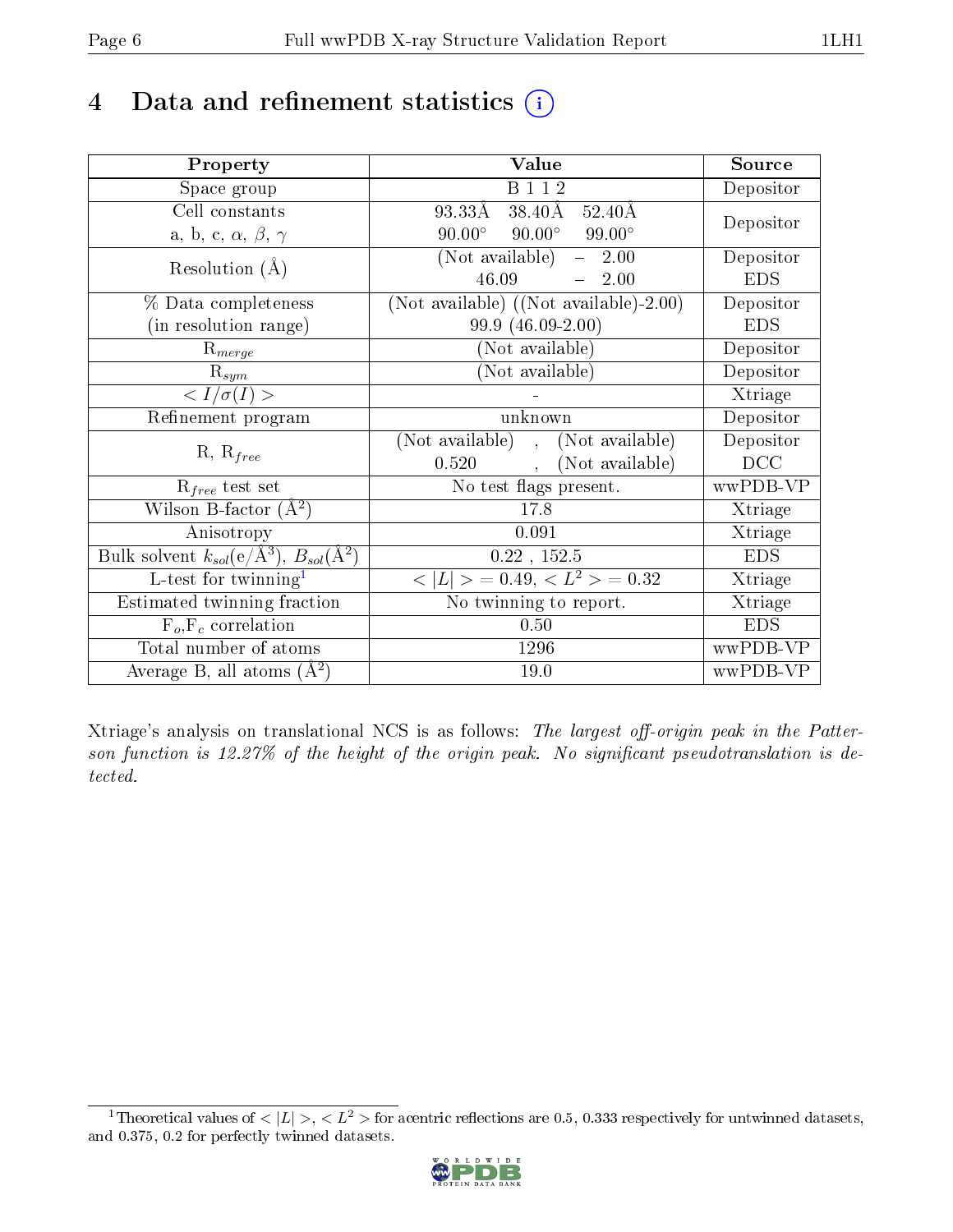# 5 Model quality  $(i)$

## 5.1 Standard geometry (i)

Bond lengths and bond angles in the following residue types are not validated in this section: HEM, ACT

The Z score for a bond length (or angle) is the number of standard deviations the observed value is removed from the expected value. A bond length (or angle) with  $|Z| > 5$  is considered an outlier worth inspection. RMSZ is the root-mean-square of all Z scores of the bond lengths (or angles).

| $Mol$   Chain |      | Bond lengths       | Bond angles |                     |  |
|---------------|------|--------------------|-------------|---------------------|--|
|               | RMSZ | # $ Z  > 5$        | RMSZ        | # Z  > 5            |  |
|               | 3.35 | $160/1214(13.2\%)$ | 2.32        | $64/1648$ $(3.9\%)$ |  |

Chiral center outliers are detected by calculating the chiral volume of a chiral center and verifying if the center is modelled as a planar moiety or with the opposite hand.A planarity outlier is detected by checking planarity of atoms in a peptide group, atoms in a mainchain group or atoms of a sidechain that are expected to be planar.

|  | Mol   Chain   $\#\text{Chirality outliers}$   $\#\text{Planarity outliers}$ |
|--|-----------------------------------------------------------------------------|
|  |                                                                             |

Mol Chain Res Type Atoms Z Observed( $\AA$ ) Ideal( $\AA$ ) 1 | A | 15 | TRP | CD2-CE2 | 11.61 | 1.55 | 1.41 1 | A | 138 | TYR | CB-CG | 10.52 | 1.67 | 1.51 1 | A | 95 | SER | CB-OG | 10.43 | 1.55 | 1.42 1 | A | 35 | GLU | CD-OE2 | 9.81 | 1.36 | 1.25 1 | A | 112 | GLU | CG-CD | 9.61 | 1.66 | 1.51 1 | A | 132[A] | SER | CA-CB | 9.36 | 1.67 | 1.52 1 | A | 132 | B | SER | CA-CB | 9.36 | 1.67 | 1.52 1 | A | 132[C] | SER | CA-CB | 9.36 | 1.67 | 1.52 1 | A | 13 | SER | CA-CB | 9.27 | 1.66 | 1.52 1 | A | 72 | TYR | CE1-CZ | 9.12 | 1.50 | 1.38 1 | A | 138 | TYR | CZ-OH | 9.10 | 1.53 | 1.37 1 | A | 121 | VAL | CB-CG2 | 9.03 | 1.71 | 1.52 1 | A | 106 | HIS | CB-CG | 8.82 | 1.66 | 1.50 1 | A | 120 | GLU | CG-CD | 8.63 | 1.65 | 1.51 1 | A | 44 | PHE | CB-CG | 8.57 | 1.66 | 1.51  $1 \mid A \mid 15 \mid \text{TRP} \mid \text{CZ3-CH2} \mid 8.55 \mid 1.53 \mid 1.40$ 1 | A | 94 | GLY | CA-C | 8.47 | 1.65 | 1.51 1 | A | 65 | GLY | C-O | 8.38 | 1.37 | 1.23

All (160) bond length outliers are listed below:

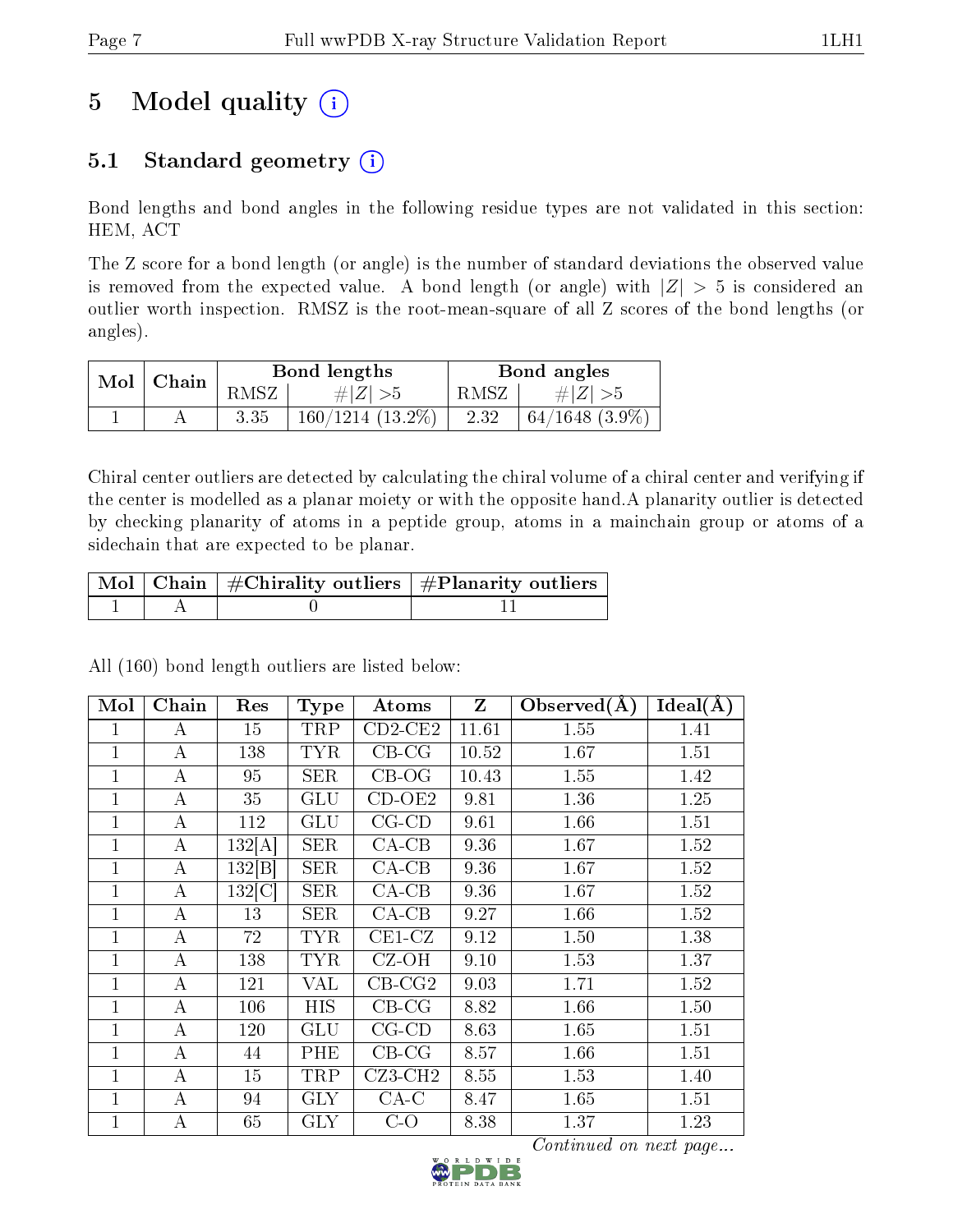| Continued from previous page |  |  |
|------------------------------|--|--|

| Mol            | Chain            | Res             | <b>Type</b>               | Atoms                      | $\mathbf{Z}$ | Observed $(A)$    | Ideal(A) |
|----------------|------------------|-----------------|---------------------------|----------------------------|--------------|-------------------|----------|
| $\mathbf{1}$   | $\bf{A}$         | 18              | PHE                       | $CB-CG$                    | 8.37         | 1.65              | 1.51     |
| $\mathbf{1}$   | A                | $72\,$          | <b>TYR</b>                | $CG$ - $CD2$               | 8.30         | 1.50              | 1.39     |
| $\mathbf{1}$   | $\boldsymbol{A}$ | 40              | <b>ALA</b>                | $CA-CB$                    | 8.30         | 1.69              | 1.52     |
| $\mathbf{1}$   | $\bf{A}$         | 15              | TRP                       | $CG$ - $CD1$               | 8.28         | 1.48              | 1.36     |
| $\mathbf{1}$   | $\bf{A}$         | 123             | ${\rm GLY}$               | $CA-C$                     | 8.22         | 1.65              | $1.51\,$ |
| $\mathbf 1$    | $\bf{A}$         | 138             | <b>TYR</b>                | $CD2-CE2$                  | 8.19         | 1.51              | 1.39     |
| $\mathbf{1}$   | $\boldsymbol{A}$ | 15              | TRP                       | $CB-CG$                    | 8.04         | 1.64              | 1.50     |
| $\mathbf{1}$   | A                | 140             | <b>GLU</b>                | $CB-CG$                    | 8.00         | 1.67              | 1.52     |
| $\mathbf{1}$   | $\bf{A}$         | 5               | <b>GLU</b>                | $CD-OE2$                   | 8.00         | 1.34              | 1.25     |
| $\mathbf{1}$   | $\bf{A}$         | <sup>129</sup>  | $\overline{GLU}$          | $\overline{\text{CD-OE1}}$ | 7.82         | 1.34              | $1.25\,$ |
| $\mathbf{1}$   | A                | 15              | TRP                       | $CD1-NE1$                  | 7.77         | 1.51              | 1.38     |
| $\mathbf{1}$   | $\bf{A}$         | 68              | PHE                       | $CG$ - $CD2$               | 7.65         | $1.50\,$          | $1.38\,$ |
| $\mathbf{1}$   | $\bf{A}$         | 67              | VAL                       | $CB-CG2$                   | 7.63         | 1.68              | 1.52     |
| $\mathbf{1}$   | $\bf{A}$         | 46              | PHE                       | $\overline{\text{CB-CG}}$  | 7.61         | $1.64\,$          | $1.51\,$ |
| $\overline{1}$ | $\bf{A}$         | 11              | $\overline{\text{VAL}}$   | $\overline{\text{CB-CG1}}$ | 7.52         | 1.68              | 1.52     |
| $\mathbf{1}$   | $\bf{A}$         | 101             | <b>GLY</b>                | $\overline{CA-C}$          | 7.46         | 1.63              | 1.51     |
| $\mathbf{1}$   | $\boldsymbol{A}$ | 134             | TRP                       | $N$ -CA                    | 7.35         | 1.61              | 1.46     |
| $\mathbf{1}$   | $\bf{A}$         | 124             | <b>ALA</b>                | $N$ -CA                    | 7.32         | 1.60              | 1.46     |
| $\mathbf{1}$   | $\bf{A}$         | 11              | VAL                       | $\overline{\text{N-CA}}$   | 7.32         | 1.60              | 1.46     |
| $\overline{1}$ | $\overline{A}$   | $\overline{73}$ | $\overline{\mathrm{GLU}}$ | $CG-CD$                    | 7.31         | 1.62              | 1.51     |
| $\mathbf 1$    | $\bf{A}$         | 102             | VAL                       | $CB-CG1$                   | 7.28         | 1.68              | 1.52     |
| $\mathbf{1}$   | $\bf{A}$         | 128             | GLU                       | $CD-OE2$                   | $-7.24$      | $1.17\,$          | $1.25\,$ |
| $\mathbf{1}$   | $\bf{A}$         | 85              | VAL                       | $CB-CG2$                   | 7.23         | 1.68              | 1.52     |
| $\mathbf{1}$   | $\boldsymbol{A}$ | 110             | VAL                       | $CB-CG2$                   | 7.22         | 1.68              | 1.52     |
| $\mathbf{1}$   | $\bf{A}$         | 27              | <b>HIS</b>                | $CE1-NE2$                  | 7.21         | 1.49              | 1.32     |
| $\mathbf{1}$   | $\bf{A}$         | 97              | <b>HIS</b>                | $CA-CB$                    | 7.07         | 1.69              | 1.53     |
| $\mathbf{1}$   | $\bf{A}$         | 79              | <b>GLU</b>                | $CB-CG$                    | 7.01         | 1.65              | 1.52     |
| $\mathbf{1}$   | $\bf{A}$         | 88              | ALA                       | $N$ -CA                    | 6.96         | 1.60              | 1.46     |
| $\mathbf{1}$   | $\bf{A}$         | 145             | ILE                       | $N$ -CA                    | 6.95         | 1.60              | 1.46     |
| $\perp$        | A                | 86              | THR                       | $N$ -CA                    | 6.95         | 1.60              | 1.46     |
| $\mathbf 1$    | A                | 6               | <b>SER</b>                | $CA-CB$                    | 6.91         | 1.63              | 1.52     |
| $\mathbf{1}$   | A                | 71              | VAL                       | $CB-CG1$                   | 6.78         | 1.67              | 1.52     |
| $\mathbf{1}$   | A                | 13              | SER                       | $CB-OG$                    | $-6.77$      | 1.33              | 1.42     |
| $\mathbf{1}$   | $\bf{A}$         | 68              | PHE                       | $N$ -CA                    | 6.75         | 1.59              | 1.46     |
| $\mathbf{1}$   | А                | 106             | <b>HIS</b>                | $ND1$ -CE1                 | 6.75         | 1.51              | 1.34     |
| $\mathbf 1$    | A                | 148             | GLU                       | $CD-OE2$                   | 6.70         | 1.33              | 1.25     |
| $\mathbf{1}$   | A                | 138             | <b>TYR</b>                | $CD1-CE1$                  | 6.68         | 1.49              | 1.39     |
| $\mathbf{1}$   | A                | 120             | <b>GLU</b>                | $CA-CB$                    | 6.59         | 1.68              | 1.53     |
| $\mathbf{1}$   | A                | 152             | <b>ALA</b>                | $\overline{C-O}$           | 6.58         | $\overline{1.35}$ | 1.23     |
| $\mathbf{1}$   | A                | 144             | VAL                       | $CB-CG2$                   | 6.57         | 1.66              | 1.52     |
| $\mathbf{1}$   | A                | 111             | <b>LYS</b>                | $N$ -CA                    | 6.53         | 1.59              | 1.46     |
| $\mathbf{1}$   | A                | 27              | HIS                       | $CG-ND1$                   | 6.45         | 1.52              | 1.38     |

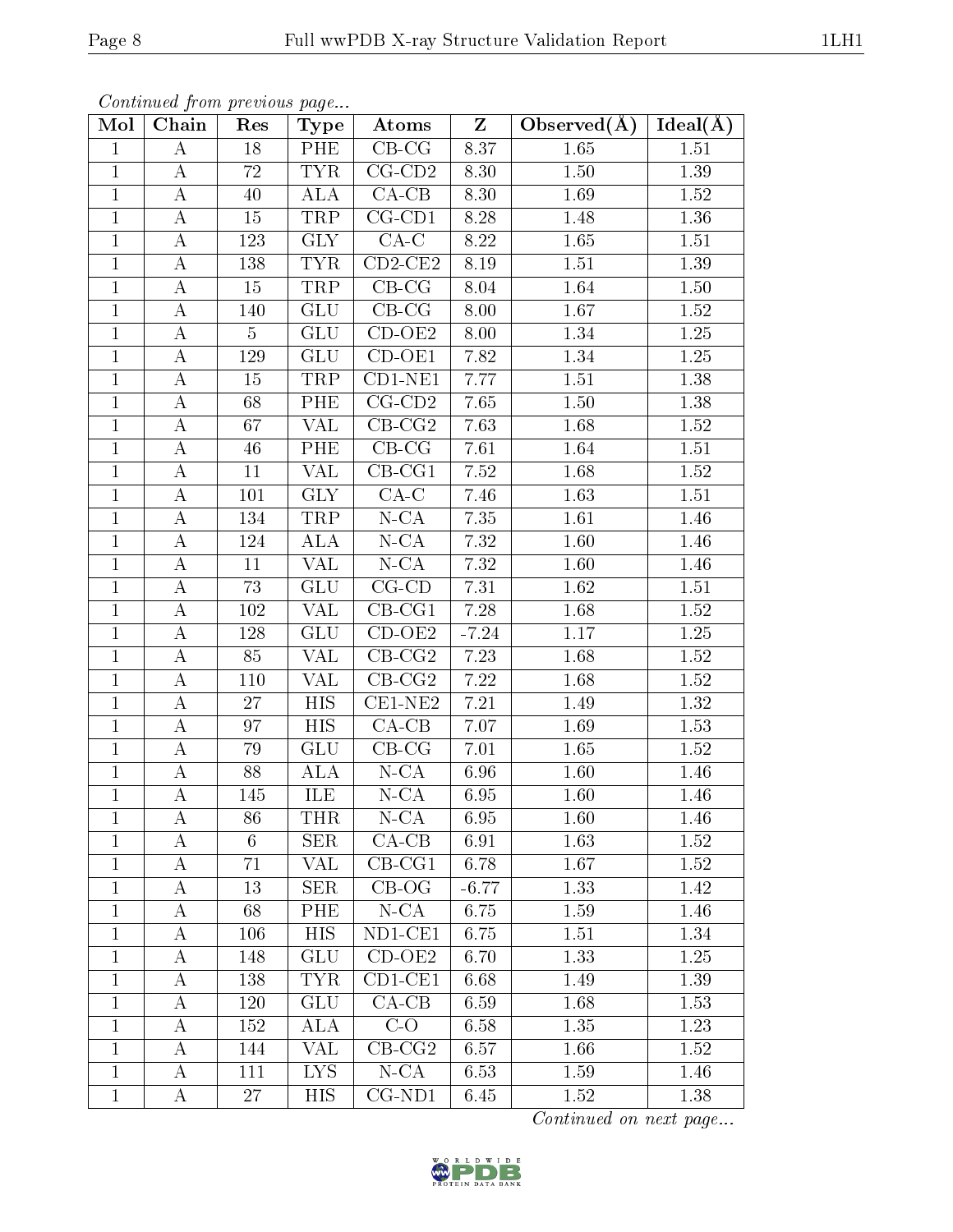| Continued from previous page |  |  |
|------------------------------|--|--|
|                              |  |  |

| Mol            | Chain              | Res            | <b>Type</b>             | Atoms                | $\mathbf{Z}$ | Observed $(A)$ | $Ideal(\overline{A})$ |
|----------------|--------------------|----------------|-------------------------|----------------------|--------------|----------------|-----------------------|
| $\mathbf{1}$   | $\bf{A}$           | 99             | $\overline{\text{SER}}$ | $N$ -CA              | 6.44         | 1.59           | 1.46                  |
| $\mathbf{1}$   | $\bf{A}$           | 16             | <b>GLU</b>              | $\overline{CD}$ -OE1 | 6.43         | 1.32           | 1.25                  |
| $\mathbf{1}$   | $\bf{A}$           | 95             | $\overline{\text{SER}}$ | $N$ -CA              | 6.42         | 1.59           | 1.46                  |
| $\mathbf{1}$   | $\bf{A}$           | 68             | PHE                     | $CE1-CZ$             | 6.42         | 1.49           | 1.37                  |
| $\mathbf{1}$   | $\boldsymbol{A}$   | $\mathbf{1}$   | <b>GLY</b>              | $C-O$                | 6.41         | 1.33           | 1.23                  |
| $\mathbf{1}$   | $\bf{A}$           | 61             | GLN                     | $C-O$                | 6.41         | $1.35\,$       | 1.23                  |
| $\mathbf{1}$   | $\boldsymbol{A}$   | 97             | <b>HIS</b>              | $CG$ - $CD2$         | $-6.41$      | 1.24           | 1.35                  |
| $\mathbf{1}$   | A                  | 72             | <b>TYR</b>              | $C-O$                | 6.32         | 1.35           | 1.23                  |
| $\mathbf{1}$   | $\bf{A}$           | 35             | <b>GLU</b>              | $CD-OE1$             | $-6.32$      | 1.18           | 1.25                  |
| $\mathbf{1}$   | $\bf{A}$           | 81             | <b>THR</b>              | $\overline{CA-CB}$   | 6.31         | 1.69           | 1.53                  |
| $\mathbf{1}$   | $\boldsymbol{A}$   | 109            | VAL                     | $CA-CB$              | 6.26         | 1.68           | 1.54                  |
| $\mathbf{1}$   | $\bf{A}$           | 122            | VAL                     | $N$ -CA              | 6.25         | $1.58\,$       | 1.46                  |
| $\mathbf{1}$   | $\bf{A}$           | 45             | <b>SER</b>              | $N$ -CA              | 6.21         | $1.58\,$       | 1.46                  |
| $\mathbf{1}$   | $\bf{A}$           | 15             | <b>TRP</b>              | $C-O$                | 6.20         | 1.35           | $1.23\,$              |
| $\overline{1}$ | $\bf{A}$           | 45             | $\overline{\text{SER}}$ | $CB-OG$              | 6.20         | 1.50           | 1.42                  |
| $\mathbf{1}$   | $\overline{A}$     | 134            | TRP                     | $\overline{CD2-CE2}$ | $-6.18$      | 1.33           | 1.41                  |
| $\mathbf{1}$   | $\boldsymbol{A}$   | 90             | <b>LEU</b>              | $CA-CB$              | 6.15         | 1.67           | 1.53                  |
| $\mathbf{1}$   | $\overline{A}$     | 28             | $\overline{\text{ARG}}$ | $CZ-NH1$             | 6.13         | 1.41           | 1.33                  |
| $\overline{1}$ | $\mathbf A$        | 149            | MET                     | $C-O$                | 6.11         | 1.34           | 1.23                  |
| $\overline{1}$ | $\overline{\rm A}$ | 130            | <b>LEU</b>              | $N$ -CA              | $6.10\,$     | 1.58           | $\overline{1}.46$     |
| $\mathbf 1$    | $\bf{A}$           | 143            | ILE                     | $CA-CB$              | 6.09         | 1.68           | 1.54                  |
| $\mathbf{1}$   | $\boldsymbol{A}$   | 148            | ${\rm GLU}$             | $CB-CG$              | 6.08         | 1.63           | $1.52\,$              |
| $\mathbf{1}$   | $\bf{A}$           | $\overline{2}$ | <b>ALA</b>              | $CA-CB$              | 6.07         | 1.65           | 1.52                  |
| $\mathbf{1}$   | $\boldsymbol{A}$   | 64             | <b>ALA</b>              | $N$ -CA              | 6.04         | 1.58           | 1.46                  |
| $\mathbf{1}$   | $\bf{A}$           | 18             | PHE                     | $N$ -CA              | 6.04         | 1.58           | 1.46                  |
| $\mathbf{1}$   | $\bf{A}$           | 79             | <b>GLU</b>              | $CD-OE2$             | 6.03         | 1.32           | 1.25                  |
| $\mathbf{1}$   | $\boldsymbol{A}$   | 104            | ASP                     | $N$ -CA              | 6.01         | 1.58           | 1.46                  |
| $\mathbf{1}$   | A                  | 16             | <b>GLU</b>              | $\overline{CG}$ -CD  | 6.00         | 1.60           | 1.51                  |
| $\mathbf{1}$   | $\boldsymbol{A}$   | 75             | ALA                     | $C-O$                | 5.97         | 1.34           | 1.23                  |
| $\perp$        | А                  | 102            | VAL                     | $N$ -C $A$           | 5.94         | 1.58           | 1.46                  |
| $\mathbf 1$    | A                  | 20             | ALA                     | $N$ -CA              | $-5.93$      | 1.34           | 1.46                  |
| $\mathbf{1}$   | A                  | 76             | ILE                     | $C-O$                | 5.90         | 1.34           | 1.23                  |
| $\mathbf{1}$   | A                  | 77             | <b>GLN</b>              | $CG$ - $CD$          | 5.89         | 1.64           | 1.51                  |
| $\mathbf{1}$   | A                  | 124            | <b>ALA</b>              | $C-O$                | 5.87         | 1.34           | 1.23                  |
| $\mathbf{1}$   | $\boldsymbol{A}$   | 87             | <b>ASP</b>              | $CA-C$               | 5.86         | 1.68           | 1.52                  |
| $\mathbf 1$    | A                  | 68             | PHE                     | $C-O$                | 5.85         | 1.34           | 1.23                  |
| $\mathbf{1}$   | A                  | 53             | VAL                     | $CA-CB$              | 5.83         | 1.67           | 1.54                  |
| $\mathbf{1}$   | $\bf{A}$           | 8              | <b>ALA</b>              | $C-O$                | 5.83         | 1.34           | 1.23                  |
| $\mathbf 1$    | Α                  | 140            | <b>GLU</b>              | $CD-OE2$             | 5.81         | 1.32           | 1.25                  |
| $\mathbf{1}$   | A                  | 77             | <b>GLN</b>              | $CA-CB$              | 5.72         | 1.66           | 1.53                  |
| $\mathbf{1}$   | A                  | 113            | ALA                     | $CA-CB$              | 5.69         | 1.64           | 1.52                  |
| $\mathbf{1}$   | A                  | 55             | <b>GLN</b>              | $C-O$                | 5.68         | 1.34           | 1.23                  |

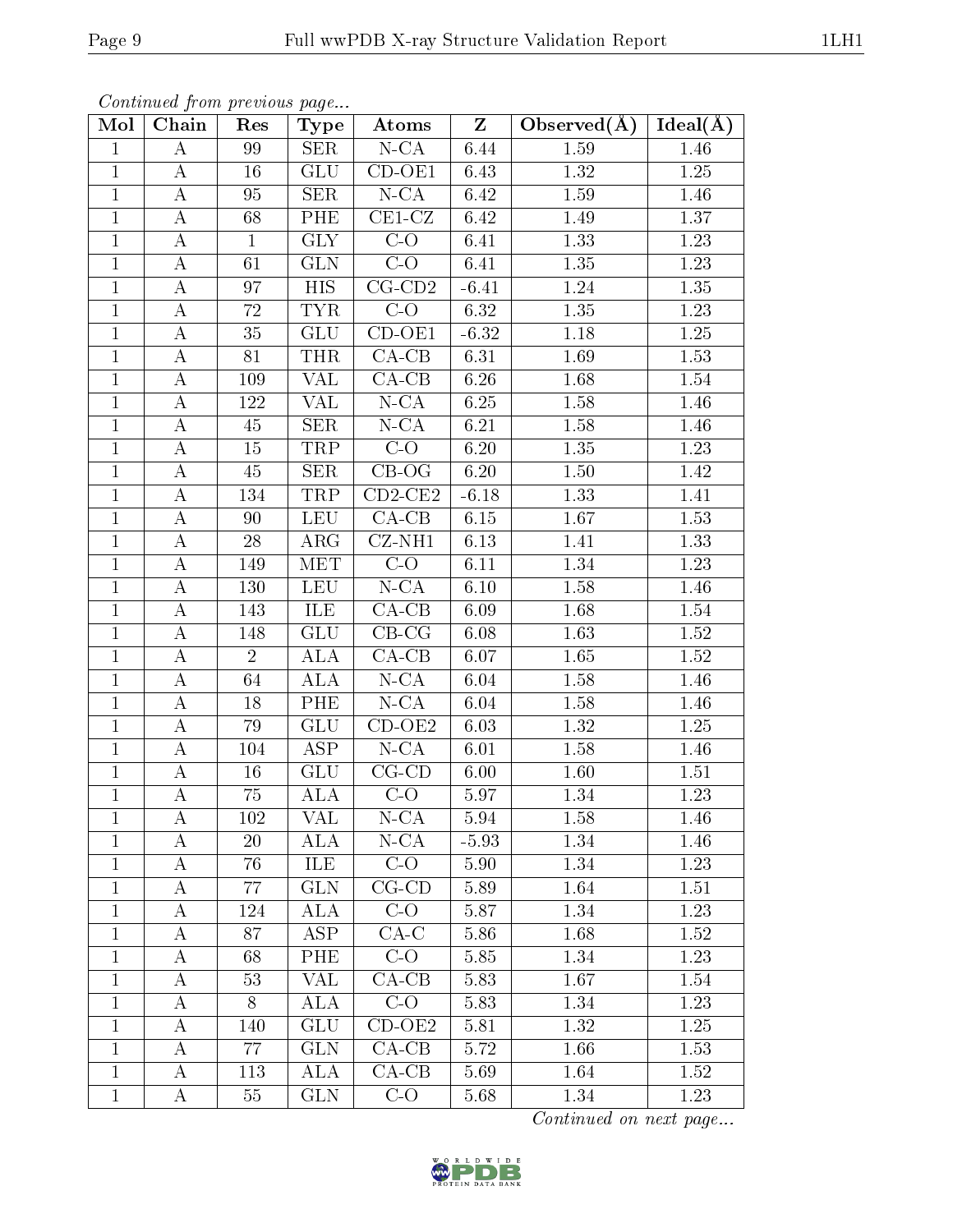| Mol          | Chain            | Res            | Type                                        | Atoms       | $Z_{-}$ | Observed $(\overline{A})$ | $\vert$ Ideal( $\AA$ ) |
|--------------|------------------|----------------|---------------------------------------------|-------------|---------|---------------------------|------------------------|
| $\mathbf{1}$ | A                | 9              | $\overline{\mathrm{A}}\mathrm{L}\mathrm{A}$ | $CA-CB$     | 5.67    | 1.64                      | 1.52                   |
| $\mathbf{1}$ | $\bf{A}$         | 82             | <b>GLY</b>                                  | $CA-C$      | 5.66    | 1.60                      | 1.51                   |
| $\mathbf{1}$ | $\bf{A}$         | 59             | <b>GLU</b>                                  | $CD-OE2$    | 5.62    | $1.31\,$                  | 1.25                   |
| $\mathbf{1}$ | A                | 84             | VAL                                         | $N - CA$    | 5.62    | 1.57                      | 1.46                   |
| $\mathbf{1}$ | $\bf{A}$         | 81             | <b>THR</b>                                  | $N$ -CA     | $-5.61$ | $1.35\,$                  | 1.46                   |
| $\mathbf{1}$ | A                | 106            | <b>HIS</b>                                  | $CA-CB$     | 5.56    | 1.66                      | 1.53                   |
| $\mathbf{1}$ | $\bf{A}$         | 133            | ALA                                         | $CA-C$      | 5.51    | 1.67                      | 1.52                   |
| $\mathbf{1}$ | $\bf{A}$         | 127            | <b>SER</b>                                  | $CA-CB$     | 5.51    | 1.61                      | 1.52                   |
| $\mathbf{1}$ | $\bf{A}$         | 99             | <b>SER</b>                                  | $C-O$       | 5.50    | 1.33                      | 1.23                   |
| $\mathbf{1}$ | $\bf{A}$         | 84             | VAL                                         | $CB-CG1$    | 5.47    | 1.64                      | 1.52                   |
| $\mathbf{1}$ | $\bf{A}$         | 138            | <b>TYR</b>                                  | $N$ -CA     | 5.46    | 1.57                      | 1.46                   |
| $\mathbf{1}$ | $\bf{A}$         | 63             | HIS                                         | $CG-ND1$    | $-5.42$ | 1.26                      | 1.38                   |
| $\mathbf{1}$ | $\boldsymbol{A}$ | 20             | $\overline{\rm ALA}$                        | $CA-CB$     | 5.41    | 1.63                      | $1.52\,$               |
| $\mathbf{1}$ | $\bf{A}$         | $\overline{7}$ | <b>GLN</b>                                  | $N$ -CA     | 5.41    | 1.57                      | 1.46                   |
| $\mathbf{1}$ | $\bf{A}$         | 24             | LYS.                                        | $CD$ - $CE$ | 5.41    | 1.64                      | 1.51                   |
| $\mathbf{1}$ | A                | 127            | <b>SER</b>                                  | $C-O$       | 5.39    | 1.33                      | 1.23                   |
| $\mathbf{1}$ | $\bf{A}$         | 125            | <b>LYS</b>                                  | $CD-CE$     | 5.39    | 1.64                      | 1.51                   |
| $\mathbf{1}$ | $\bf{A}$         | 44             | PHE                                         | $CD2-CE2$   | 5.38    | 1.50                      | 1.39                   |
| $\mathbf{1}$ | $\bf{A}$         | 58             | <b>PRO</b>                                  | $N$ -CD     | 5.38    | 1.55                      | 1.47                   |
| $\mathbf{1}$ | Α                | 52             | <b>GLU</b>                                  | $CG$ - $CD$ | $-5.37$ | 1.43                      | 1.51                   |
| $\mathbf{1}$ | $\bf{A}$         | 108            | PRO                                         | $C-N$       | 5.36    | 1.46                      | 1.34                   |
| $\mathbf{1}$ | $\bf{A}$         | 110            | VAL                                         | $CA-C$      | 5.35    | 1.66                      | 1.52                   |
| $\mathbf{1}$ | Α                | 49             | <b>GLY</b>                                  | $CA-C$      | $-5.34$ | 1.43                      | 1.51                   |
| $\mathbf{1}$ | A                | 92             | <b>ASN</b>                                  | $C-O$       | 5.34    | 1.33                      | 1.23                   |
| $\mathbf{1}$ | A                | 14             | <b>SER</b>                                  | $CB-OG$     | $-5.33$ | 1.35                      | 1.42                   |
| $\mathbf{1}$ | $\bf{A}$         | 111            | <b>LYS</b>                                  | $CD-CE$     | 5.31    | 1.64                      | 1.51                   |
| $\mathbf{1}$ | $\bf{A}$         | 44             | PHE                                         | $CD1-CE1$   | 5.30    | 1.49                      | 1.39                   |
| $\mathbf{1}$ | $\bf{A}$         | $\overline{4}$ | <b>THR</b>                                  | $C-O$       | 5.30    | 1.33                      | 1.23                   |
| $\mathbf{1}$ | $\bf{A}$         | 21             | <b>ASN</b>                                  | $N$ -CA     | 5.29    | 1.56                      | 1.46                   |
| $\mathbf{1}$ | A                | 71             | VAL                                         | $N$ -CA     | 5.28    | 1.56                      | 1.46                   |
| $\mathbf{1}$ | A                | 141            | LEU                                         | $CB-CG$     | 5.28    | 1.67                      | 1.52                   |
| $\mathbf{1}$ | Α                | 30             | PHE                                         | $N$ -CA     | 5.27    | 1.56                      | 1.46                   |
| $\mathbf{1}$ | A                | 136            | ILE                                         | $CA-CB$     | 5.27    | 1.67                      | 1.54                   |
| $\mathbf{1}$ | A                | 68             | PHE                                         | $CE2-CZ$    | 5.26    | 1.47                      | 1.37                   |
| $\mathbf{1}$ | A                | 52             | GLU                                         | $N$ -CA     | 5.23    | 1.56                      | 1.46                   |
| $\mathbf{1}$ | A                | 63             | HIS                                         | $CA-C$      | 5.22    | 1.66                      | 1.52                   |
| $\mathbf{1}$ | A                | 153            | ALA                                         | C-OXT       | 5.21    | 1.33                      | 1.23                   |
| $\mathbf{1}$ | $\bf{A}$         | 85             | VAL                                         | $CA-C$      | 5.21    | 1.66                      | 1.52                   |
| $\mathbf{1}$ | A                | 141            | LEU                                         | $N$ -CA     | 5.21    | 1.56                      | 1.46                   |
| $\mathbf{1}$ | A                | 68             | PHE                                         | $CG-CD1$    | 5.20    | 1.46                      | 1.38                   |
| $\mathbf{1}$ | $\bf{A}$         | 100            | <b>LYS</b>                                  | $C-N$       | $-5.20$ | 1.23                      | 1.33                   |
| $\mathbf{1}$ | A                | 78             | <b>LEU</b>                                  | $C-N$       | $-5.20$ | 1.22                      | 1.34                   |

Continued from previous page...

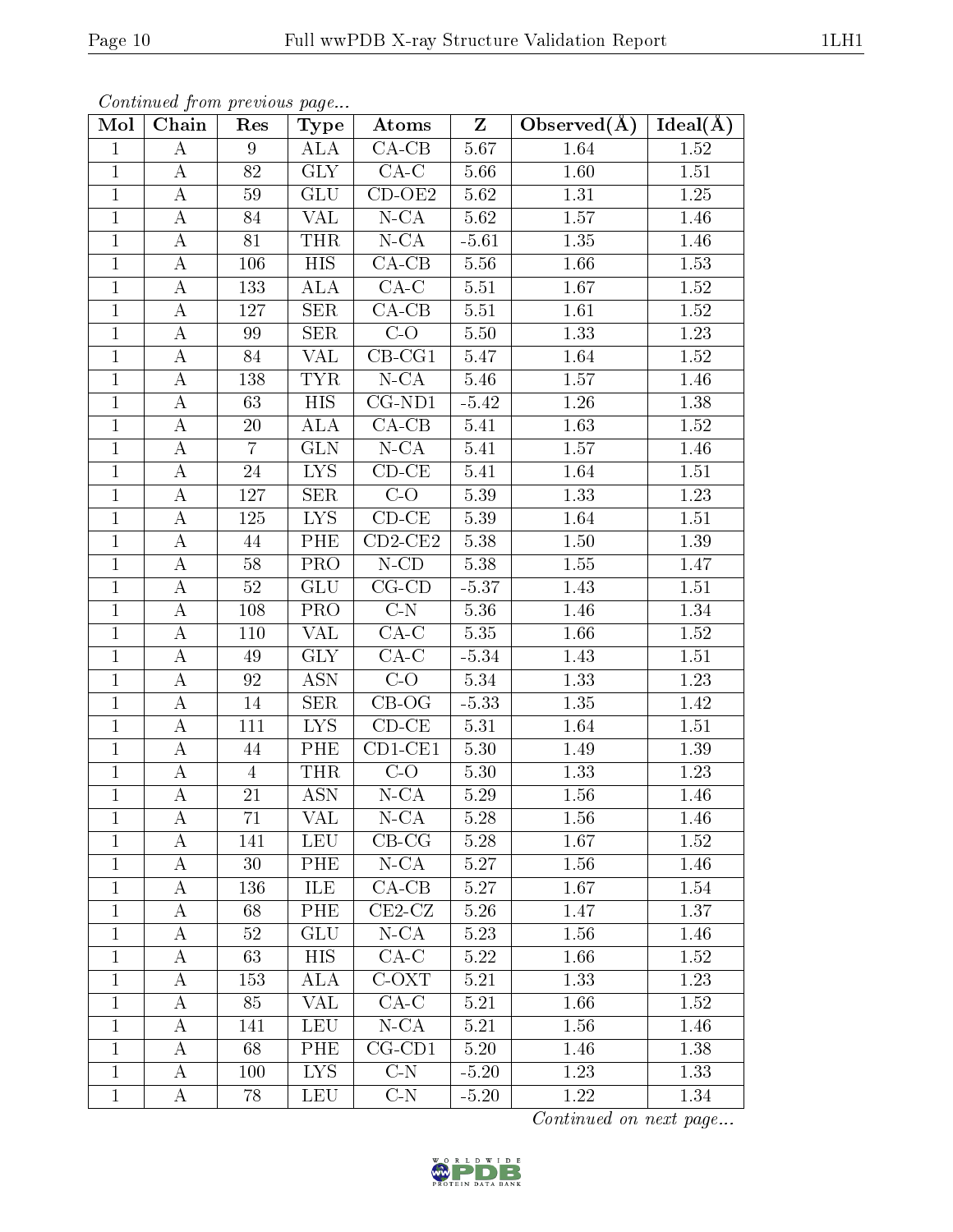| Mol          | Chain | Res            | <b>Type</b> | Atoms        | $\mathbf{Z}$ | Observed $(\AA)$ | Ideal(A) |
|--------------|-------|----------------|-------------|--------------|--------------|------------------|----------|
| 1            | А     | 111            | <b>LYS</b>  | $CB-CG$      | 5.20         | 1.66             | 1.52     |
| 1            | А     | 79             | <b>GLU</b>  | $C-O$        | 5.20         | 1.33             | 1.23     |
| $\mathbf{1}$ | А     | 137            | ALA         | $N$ -CA      | 5.19         | 1.56             | 1.46     |
| 1            | А     | 28             | $\rm{ARG}$  | $CZ-NH2$     | 5.14         | 1.39             | 1.33     |
| 1            | А     | 144            | VAL         | $CA-C$       | 5.12         | 1.66             | 1.52     |
| 1            | А     | 30             | PHE         | $CA-CB$      | 5.12         | 1.65             | 1.53     |
| $\mathbf{1}$ | А     | 104            | <b>ASP</b>  | $C-O$        | 5.11         | 1.33             | 1.23     |
| 1            | А     | 29             | PHE         | $CG$ - $CD2$ | 5.10         | 1.46             | 1.38     |
| $\mathbf{1}$ | А     | 28             | ARG         | $CA-CB$      | 5.09         | 1.65             | 1.53     |
| 1            | А     | 136            | ILE         | $N$ -CA      | $-5.06$      | 1.36             | 1.46     |
| 1            | А     | 148            | <b>GLU</b>  | $C-O$        | 5.04         | 1.32             | 1.23     |
| $\mathbf{1}$ | А     | 92             | <b>ASN</b>  | $CB-CG$      | 5.03         | 1.62             | 1.51     |
| $\mathbf{1}$ | А     | 115            | LEU         | $N$ -CA      | 5.03         | 1.56             | 1.46     |
| 1            | А     | 152            | ALA         | $N$ -CA      | 5.02         | 1.56             | 1.46     |
| 1            | А     | $\overline{2}$ | ALA         | $C-N$        | $-5.01$      | 1.22             | 1.34     |
| 1            | А     | 11             | VAL         | $CA-CB$      | $-5.00$      | 1.44             | 1.54     |

All (64) bond angle outliers are listed below:

| Mol            | Chain            | Res | <b>Type</b> | Atoms                 | Z        | Observed $(°)$ | Ideal $(^\circ)$ |
|----------------|------------------|-----|-------------|-----------------------|----------|----------------|------------------|
| 1              | $\bf{A}$         | 72  | <b>TYR</b>  | $CB-CG-CD1$           | $-11.84$ | 113.90         | 121.00           |
| $\overline{1}$ | A                | 28  | ARG         | NE-CZ-NH <sub>2</sub> | $-11.37$ | 114.62         | 120.30           |
| $\mathbf{1}$   | $\bf{A}$         | 15  | TRP         | $CG$ -CD2-CE3         | $-10.13$ | 124.78         | 133.90           |
| 1              | А                | 112 | <b>GLU</b>  | OE1-CD-OE2            | $-9.37$  | 112.06         | 123.30           |
| $\mathbf{1}$   | А                | 16  | GLU         | OE1-CD-OE2            | $-9.13$  | 112.34         | 123.30           |
| 1              | А                | 73  | <b>GLU</b>  | OE1-CD-OE2            | $-8.65$  | 112.92         | 123.30           |
| $\mathbf 1$    | А                | 138 | <b>TYR</b>  | $CB-CG-CD2$           | 8.23     | 125.94         | 121.00           |
| $\mathbf 1$    | $\boldsymbol{A}$ | 15  | TRP         | $CD1-NE1-CE2$         | $-8.15$  | 101.67         | 109.00           |
| 1              | А                | 29  | PHE         | $CB-CG-CD1$           | $-7.72$  | 115.39         | 120.80           |
| $\mathbf{1}$   | А                | 17  | <b>GLU</b>  | OE1-CD-OE2            | $-7.50$  | 114.31         | 123.30           |
| $\overline{1}$ | А                | 124 | <b>ALA</b>  | $CB-CA-C$             | $-7.43$  | 98.95          | 110.10           |
| $\mathbf{1}$   | А                | 15  | TRP         | $CB-CG-CD1$           | 7.31     | 136.50         | 127.00           |
| $\mathbf 1$    | A                | 126 | TRP         | $CE2$ -CD2-CG         | $-7.12$  | 101.60         | 107.30           |
| $\overline{1}$ | $\boldsymbol{A}$ | 15  | TRP         | $CE2$ -CD2-CE3        | 7.04     | 127.15         | 118.70           |
| $\mathbf{1}$   | А                | 128 | GLU         | OE1-CD-OE2            | $-6.91$  | 115.01         | 123.30           |
| $\mathbf{1}$   | $\boldsymbol{A}$ | 134 | TRP         | CG-CD1-NE1            | $-6.90$  | 103.20         | 110.10           |
| $\overline{1}$ | А                | 15  | TRP         | $CH2-CZ2-CE2$         | $-6.89$  | 110.51         | 117.40           |
| $\overline{1}$ | $\bf{A}$         | 87  | <b>ASP</b>  | $CB-CG-OD2$           | $-6.81$  | 112.17         | 118.30           |
| $\overline{1}$ | А                | 80  | <b>VAL</b>  | $CA-CB-CG2$           | $-6.74$  | 100.80         | 110.90           |
| $\mathbf{1}$   | А                | 30  | PHE         | $CB-CG-CD2$           | $-6.70$  | 116.11         | 120.80           |
| $\mathbf{1}$   | A                | 138 | <b>TYR</b>  | $CD1-CE1-CZ$          | 6.69     | 125.82         | 119.80           |
| $\overline{1}$ | А                | 68  | PHE         | $CB-CG-CD1$           | $-6.58$  | 116.19         | 120.80           |

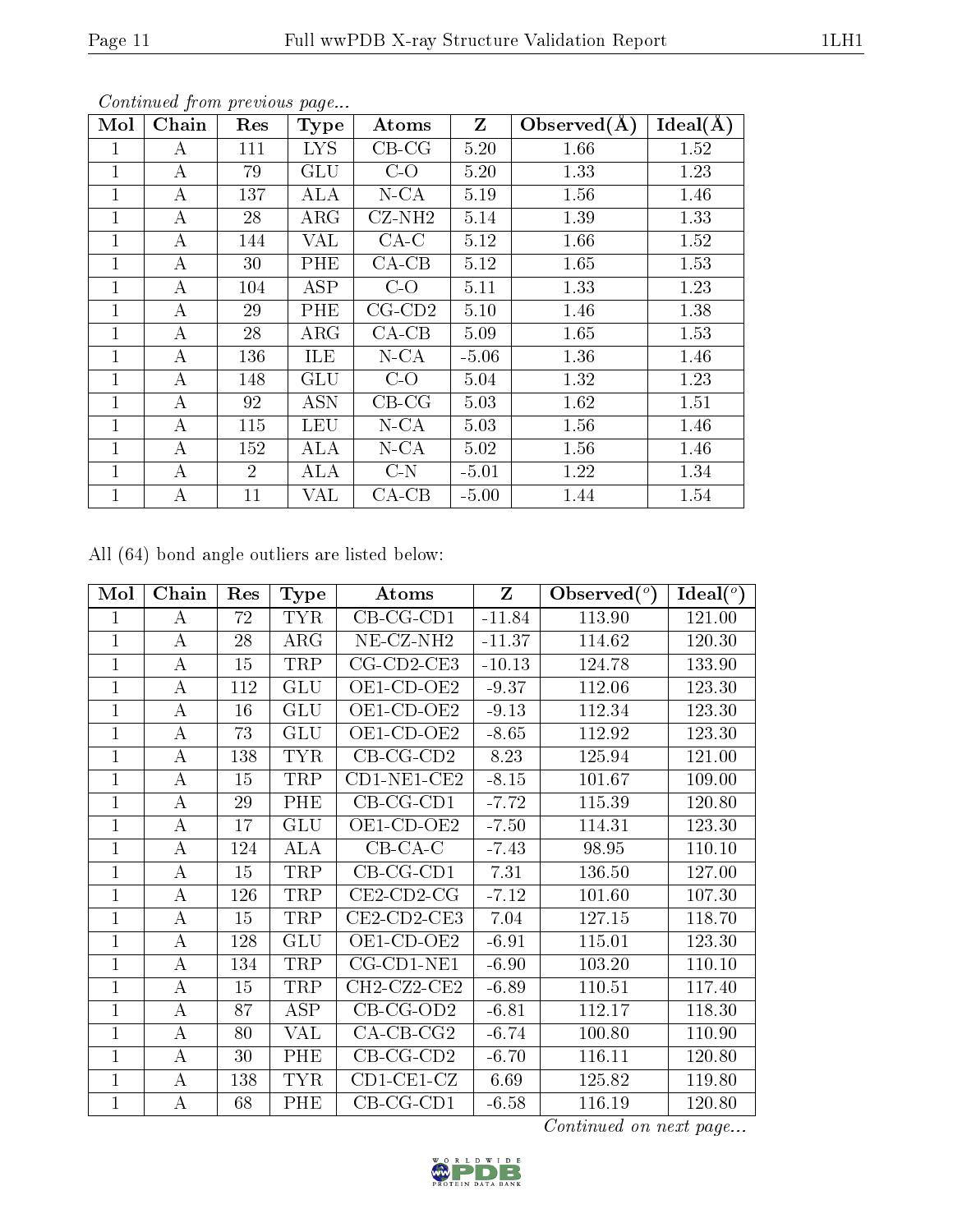| Continued from previous page |  |  |
|------------------------------|--|--|

| Mol            | Chain            | Res             | <b>Type</b>             | Atoms                         | $\mathbf{Z}$      | Observed $(°)$ | Ideal( $^o$ ) |
|----------------|------------------|-----------------|-------------------------|-------------------------------|-------------------|----------------|---------------|
| 1              | А                | 122             | VAL                     | $\overline{\text{CA-CB-CG1}}$ | $-6.53$           | 101.11         | 110.90        |
| $\mathbf{1}$   | $\bf{A}$         | 72              | <b>TYR</b>              | $CG$ -CD1-CE1                 | $-6.49$           | 116.11         | 121.30        |
| $\mathbf{1}$   | $\boldsymbol{A}$ | $54\,$          | $\overline{\text{PRO}}$ | $N$ -CA-CB                    | 6.42              | 111.01         | 103.30        |
| $\mathbf{1}$   | $\bf{A}$         | 29              | PHE                     | $CD1-CG-CD2$                  | 6.41              | 126.64         | 118.30        |
| $\overline{1}$ | $\boldsymbol{A}$ | 15              | <b>TRP</b>              | $CD2-CE3-CZ3$                 | $-6.35$           | 110.54         | 118.80        |
| 1              | А                | 15              | TRP                     | NE1-CE2-CD2                   | 6.27              | 113.57         | 107.30        |
| $\mathbf 1$    | $\boldsymbol{A}$ | 72              | <b>TYR</b>              | $CZ$ - $CE2$ - $CD2$          | $-6.24$           | 114.19         | 119.80        |
| $\mathbf{1}$   | $\bf{A}$         | 3               | <b>LEU</b>              | $CB-CA-C$                     | 6.10              | 121.79         | 110.20        |
| $\mathbf{1}$   | А                | <sup>139</sup>  | <b>ASP</b>              | CB-CG-OD2                     | $-6.06$           | 112.84         | 118.30        |
| $\mathbf{1}$   | $\bf{A}$         | 3               | <b>LEU</b>              | $N$ -CA-CB                    | 5.89              | 122.19         | 110.40        |
| $\mathbf{1}$   | А                | 124             | <b>ALA</b>              | $N$ -CA-CB                    | 5.85              | 118.30         | 110.10        |
| $\mathbf{1}$   | A                | $\overline{8}7$ | <b>ASP</b>              | $CB-CG-OD1$                   | 5.84              | 123.56         | 118.30        |
| $\mathbf{1}$   | A                | 15              | TRP                     | $NE1$ -CE2-CZ2                | $-5.83$           | 123.99         | 130.40        |
| $\mathbf{1}$   | A                | 126             | TRP                     | $NE1$ -CE2-CD2                | 5.83              | 113.13         | 107.30        |
| $\mathbf{1}$   | А                | 78              | <b>LEU</b>              | $CB-CG-CD2$                   | $-5.78$           | 101.17         | 111.00        |
| $\mathbf{1}$   | A                | 31              | ILE                     | $CB-CA-C$                     | $-5.74$           | 100.12         | 111.60        |
| $\mathbf{1}$   | $\bf{A}$         | 138             | <b>TYR</b>              | $CG$ -CD2-CE2                 | 5.57              | 125.76         | 121.30        |
| $\mathbf{1}$   | $\boldsymbol{A}$ | 110             | <b>VAL</b>              | $O-C-N$                       | $-5.53$           | 113.85         | 122.70        |
| $\mathbf{1}$   | А                | 42              | <b>ASP</b>              | $\overline{CB}$ -CG-OD1       | $-5.50$           | 113.35         | 118.30        |
| $\overline{1}$ | $\boldsymbol{A}$ | $\overline{5}$  | <b>GLU</b>              | OE1-CD-OE2                    | $-5.49$           | 116.71         | 123.30        |
| $\mathbf{1}$   | $\bf{A}$         | 120             | <b>GLU</b>              | OE1-CD-OE2                    | $-5.49$           | 116.71         | 123.30        |
| $\mathbf{1}$   | $\boldsymbol{A}$ | 35              | <b>GLU</b>              | $CB-CA-C$                     | $-5.47$           | 99.46          | 110.40        |
| $\mathbf{1}$   | А                | 151             | <b>ASP</b>              | $CB-CG-OD1$                   | 5.46              | 123.22         | 118.30        |
| $\overline{1}$ | $\boldsymbol{A}$ | 131             | $\overline{ASN}$        | $O-C-N$                       | 5.44              | 131.40         | 122.70        |
| 1              | А                | 104             | <b>ASP</b>              | $CB-CA-C$                     | $-5.41$           | 99.58          | 110.40        |
| 1              | $\boldsymbol{A}$ | 3               | <b>LEU</b>              | $CB$ -CG-CD1                  | 5.35              | 120.09         | 111.00        |
| $\mathbf{1}$   | A                | 46              | PHE                     | $CB-CG-CD2$                   | $\overline{5.32}$ | 124.52         | 120.80        |
| $\mathbf{1}$   | А                | 28              | $\rm{ARG}$              | NH1-CZ-NH2                    | 5.32              | 125.25         | 119.40        |
| $\mathbf{1}$   | $\bf{A}$         | 126             | TRP                     | $CE2$ -CD2-CE3                | 5.27              | 125.02         | 118.70        |
| 1              | A                | 13              | <b>SER</b>              | $N$ -CA-CB                    | $-5.21$           | 102.69         | 110.50        |
| 1              | А                | 122             | VAL                     | $CB-CA-C$                     | $-5.21$           | 101.51         | 111.40        |
| $\mathbf{1}$   | A                | 126             | TRP                     | $CD1-CG-CD2$                  | 5.18              | 110.44         | 106.30        |
| $\mathbf{1}$   | A                | 107             | PHE                     | $N$ -CA-CB                    | 5.17              | 119.91         | 110.60        |
| 1              | A                | 23              | PRO                     | $N$ -CA-CB                    | 5.13              | 109.45         | 103.30        |
| $\mathbf{1}$   | A                | 15              | TRP                     | $CB-CG-CD2$                   | $-5.11$           | 119.95         | 126.60        |
| $\mathbf 1$    | A                | 56              | ASN                     | $CA-CB-CG$                    | $-5.10$           | 102.18         | 113.40        |
| $\mathbf{1}$   | A                | 48              | LYS.                    | $CB-CA-C$                     | $-5.09$           | 100.22         | 110.40        |
| $\mathbf{1}$   | A                | 21              | ASN                     | $CB-CG-OD1$                   | $-5.08$           | 111.45         | 121.60        |
| $\mathbf{1}$   | А                | 118             | ILE                     | $CB-CA-C$                     | $-5.07$           | 101.46         | 111.60        |
| $\mathbf 1$    | A                | 107             | PHE                     | $CB-CG-CD2$                   | $-5.07$           | 117.25         | 120.80        |
| $\mathbf{1}$   | A                | 12              | I <sub>NS</sub>         | $O-C-N$                       | 5.06              | 130.80         | 122.70        |
| $\,1$          | $\bf{A}$         | 134             | TRP                     | $CD1-CG-CD2$                  | 5.06              | 110.35         | 106.30        |

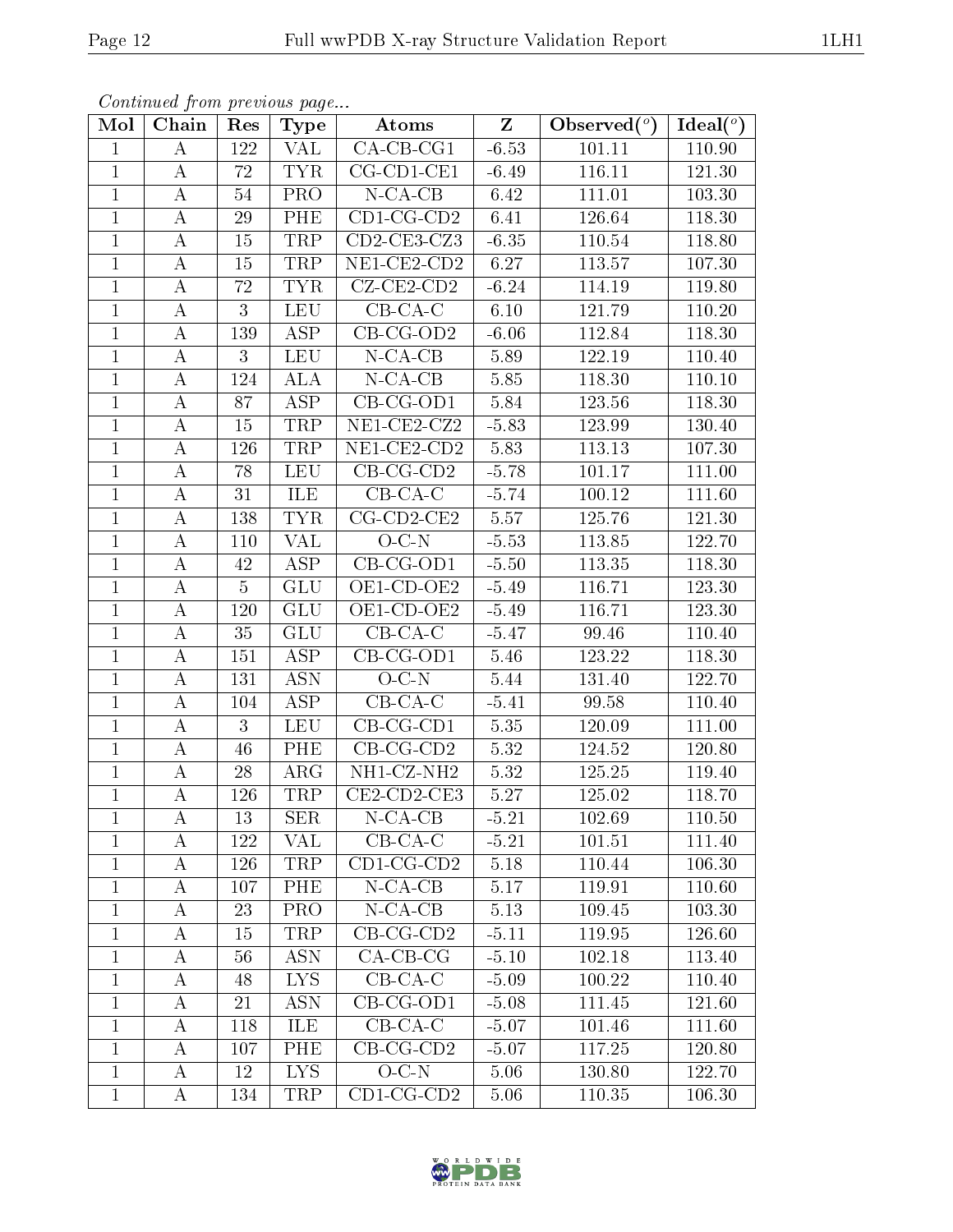There are no chirality outliers.

| Mol          | Chain        | Res | Type       | Group     |
|--------------|--------------|-----|------------|-----------|
| 1            | A            | 118 | ILE        | Mainchain |
| 1            | $\mathbf{A}$ | 150 | <b>ASP</b> | Sidechain |
| 1            | A            | 151 | <b>ASP</b> | Sidechain |
| 1            | A            | 16  | GLU        | Sidechain |
| $\mathbf{1}$ | A            | 17  | GLU        | Sidechain |
| 1            | A            | 21  | <b>ASN</b> | Sidechain |
| 1            | A            | 42  | <b>ASP</b> | Sidechain |
| 1            | A            | 56  | <b>ASN</b> | Sidechain |
| 1            | $\mathbf{A}$ | 7   | GLN        | Sidechain |
| $\mathbf{1}$ | A            | 81  | THR        | Mainchain |
| 1            |              | 83  | VAL        | Mainchain |

All (11) planarity outliers are listed below:

## 5.2 Too-close contacts  $(i)$

In the following table, the Non-H and H(model) columns list the number of non-hydrogen atoms and hydrogen atoms in the chain respectively. The H(added) column lists the number of hydrogen atoms added and optimized by MolProbity. The Clashes column lists the number of clashes within the asymmetric unit, whereas Symm-Clashes lists symmetry related clashes.

|  |      |          | Mol   Chain   Non-H   H(model)   H(added)   Clashes   Symm-Clashes |
|--|------|----------|--------------------------------------------------------------------|
|  | 1180 | 1199     |                                                                    |
|  |      |          |                                                                    |
|  |      |          |                                                                    |
|  |      |          |                                                                    |
|  | 1296 | $1232 -$ |                                                                    |

The all-atom clashscore is defined as the number of clashes found per 1000 atoms (including hydrogen atoms). The all-atom clashscore for this structure is 8.

All (18) close contacts within the same asymmetric unit are listed below, sorted by their clash magnitude.

| Atom-1                    | Atom-2            | Interatomic    | Clash          |
|---------------------------|-------------------|----------------|----------------|
|                           |                   | distance $(A)$ | (A)<br>overlap |
| 1: A:92: ASN:O            | 1: A:96: VAL:HGI2 | 2.01           | 0.60           |
| 1: A:31: ILE:O            | 1: A:35: GLU:HG3  | 2.02           | 0.59           |
| 1: A:63: HIS: HE1         | 3:A:155:HEM:CHA   | 2.16           | 0.58           |
| 1:A:77:GLN:NE2            | 1: A:85:VAL:H     | 2.04           | 0.55           |
| $1:A:21:\overline{ASN:C}$ | 1:A:21:ASN:HD22   | 2.13           | 0.52           |
| 1: A: 139: ASP: O         | 1:A:143:ILE:HG13  | 2.13           | 0.49           |

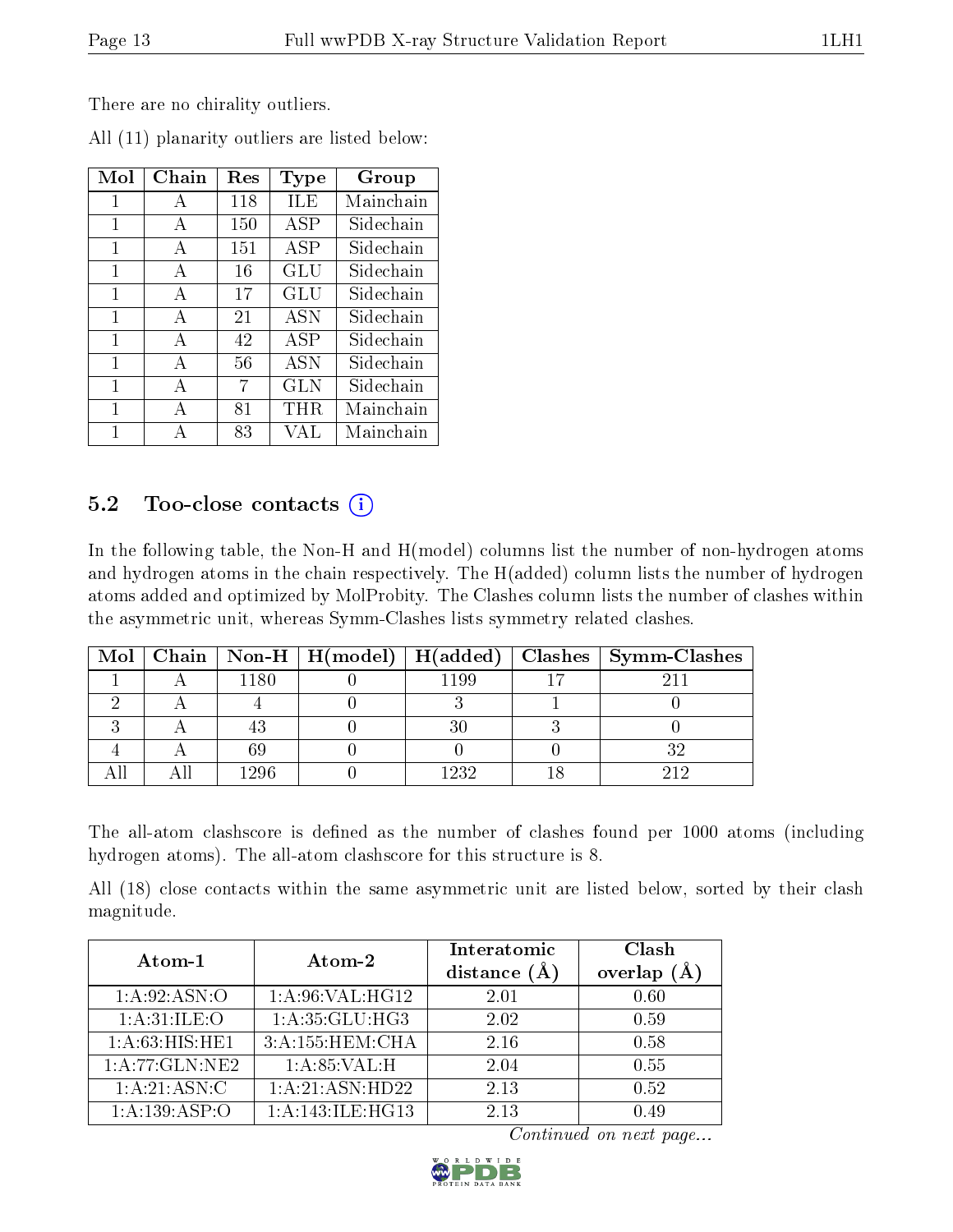| Atom-1              | Atom-2             | Interatomic<br>distance $(A)$ | Clash<br>overlap $(A)$ |
|---------------------|--------------------|-------------------------------|------------------------|
| 2:A:154:ACT:H2      | 3:A:155:HEM:ClC    | 2.48                          | 0.49                   |
| 1:A:21:ASN:C        | 1:A:21:ASN:ND2     | 2.66                          | 0.49                   |
| 1:A:18:PHE:CE1      | 1:A:25:HIS:HB3     | 2.49                          | 0.47                   |
| 1: A:63: HIS: HE1   | 3:A:155:HEM:C1A    | 2.33                          | 0.46                   |
| 1: A:93:LEU:HA      | 1: A:93: LEU: HD23 | 1.44                          | 0.45                   |
| 1: A: 126: TRP: CZ2 | 1:A:131:ASN:HB2    | 2.54                          | 0.43                   |
| 1: A:106: HIS:O     | 1: A: 109: VAL: HB | 2.19                          | 0.43                   |
| 1: A:118: ILE: HD13 | 1:A:118:ILE:HA     | 1.92                          | 0.42                   |
| 1:A:26:THR:HB       | 1:A:64:ALA:HB3     | 2.00                          | 0.42                   |
| 1: A:25: HIS: CE1   | 1: A:121: VAL:HG22 | 2.55                          | 0.41                   |
| 1: A:143: ILE: HG21 | 1:A:143:ILE:HD13   | 1.88                          | 0.40                   |

All (212) symmetry-related close contacts are listed below. The label for Atom-2 includes the symmetry operator and encoded unit-cell translations to be applied.

| Atom-1                        | Atom-2                      | Interatomic       | Clash              |
|-------------------------------|-----------------------------|-------------------|--------------------|
|                               |                             | distance $(A)$    | overlap $(\AA)$    |
| $1: A: 4:THR: \overline{OG1}$ | 1:A:17:GLU:CB[2 675]        | 0.20              | 2.00               |
| 1:A:127:SER:N                 | 1:A:131:ASN:CA[2 675]       | $\overline{0.36}$ | $\overline{1}$ .84 |
| 1:A:9:ALA:CB                  | 1:A:12:LYS:C[2 675]         | 0.44              | 1.76               |
| 1:A:8:ALA:CA                  | 1:A:13:SER:OG[2 675]        | 0.46              | 1.74               |
| 1:A:10:LEU:CA                 | 1:A:10:LEU:C[2 675]         | 0.46              | 1.74               |
| 1:A:126:TRP:C                 | 1:A:131:ASN:C[2 675]        | $0.52\,$          | 1.68               |
| 1: A:6: SER:OG                | 1:A:14:SER:O[2 675]         | 0.60              | 1.60               |
| 1: A:6: SER:O                 | 1:A:14:SER:N[2 675]         | 0.67              | 1.53               |
| 1:A:126:TRP:CD1               | $1:A:128:GLU:Cl2$ 675       | 0.68              | 1.52               |
| 1:A:8:ALA:C                   | 1:A:13:SER:CB[2 675]        | 0.74              | 1.46               |
| 1:A:126:TRP:CD1               | 1:A:128:GLU:O[2 675]        | 0.75              | 1.45               |
| 1:A:9:ALA:N                   | 1:A:13:SER:CA[2 675]        | 0.77              | 1.43               |
| 1: A: 119: LYS: O             | 4:A:182:HOH:O[2 675]        | 0.77              | 1.43               |
| 1: A: 126: TRP: NE1           | $1: A: 128: GLU: CA[2_675]$ | 0.81              | 1.39               |
| 1: A: 119: LYS: CD            | 1:A:128:GLU:OE2[2 675]      | 0.87              | 1.33               |
| 1:A:9:ALA:CA                  | 1:A:13:SER:N[2 675]         | 0.88              | 1.32               |
| 1: A: 10: LEU: O              | 1:A:10:LEU:CB[2 675]        | 0.89              | 1.31               |
| 1:A:7:GLN:CB                  | $4:A:203:HOH:O[2]$ 675      | 0.93              | 1.27               |
| 1:A:130:LEU:N                 | $1:A:130:LEU:CD2[2_675]$    | 0.94              | 1.26               |
| 1: A: 10: LEU: CA             | 1:A:10:LEU:O[2 675]         | 0.96              | 1.24               |
| 1:A:126:TRP:C                 | $1:A:131:ASN:CA[2_675]$     | 0.98              | 1.22               |
| 1: A:126:TRP:CG               | 1:A:128:GLU:O[2 675]        | $1.01\,$          | 1.19               |
| 1:A:134:TRP:N                 | 4:A:221:HOH:O[2 675]        | 1.03              | 1.17               |
| 1:A:126:TRP:O                 | $1:A:131:ASN:O[2_675]$      | $\overline{1.05}$ | $1.15\,$           |

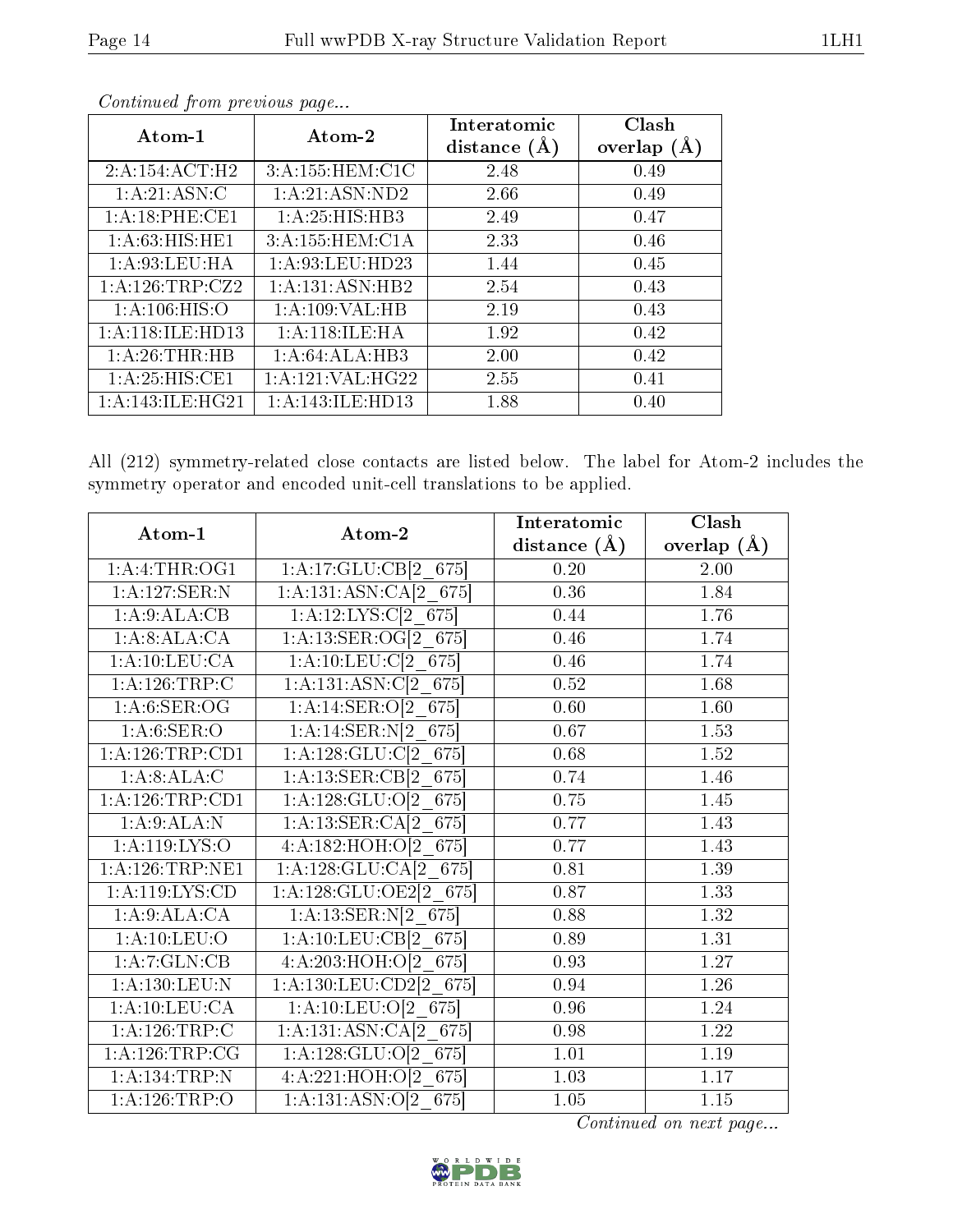| Atom-1              | Atom-2                              | Interatomic       | Clash         |
|---------------------|-------------------------------------|-------------------|---------------|
|                     |                                     | distance $(A)$    | overlap $(A)$ |
| 1: A:6: SER:CB      | 1:A:14:SER:O[2 675]                 | 1.18              | 1.02          |
| 1:A:9:ALA:CB        | 1:A:12:LYS:CA[2 675]                | $\overline{1.19}$ | 1.01          |
| 1:A:7:GLN:NE2       | 1:A:122:VAL:CA[2 675]               | 1.20              | 1.00          |
| 1: A: 119: LYS: CE  | 1:A:128:GLU:CG[2 675]               | 1.20              | 1.00          |
| 1:A:4:THR:CB        | 1:A:17:GLU:CB[2 675]                | 1.21              | 0.99          |
| 1:A:9:ALA:N         | 1:A:13:SER:N[2 675]                 | 1.21              | 0.99          |
| 1:A:7:GLN:OE1       | 1:A:17:GLU:OE2[2 675]               | 1.22              | 0.98          |
| 1: A: 130: LEU: CA  | 1:A:130:LEU:CD2[2 675]              | 1.24              | 0.96          |
| 1: A: 126: TRP: NE1 | $1:A:128:GLU:Cl2$ 675               | 1.26              | 0.94          |
| 1:A:8:ALA:N         | 1:A:13:SER:OG[2 675]                | 1.27              | 0.93          |
| 1:A:130:LEU:O       | 4:A:192:HOH:O[2 675]                | 1.27              | 0.93          |
| 1: A:6: SER:C       | 1:A:14:SER:CA[2 675]                | 1.28              | 0.92          |
| 1: A:6: SER: N      | $1:A:17:GLU:N[2]$ 675               | 1.28              | 0.92          |
| 1: A:7: GLN: CA     | 4:A:203:HOH:O[2 675]                | 1.30              | 0.90          |
| 1:A:118:JLE:O       | 1:A:129:GLU:OE2[2 675]              | 1.31              | 0.89          |
| 1:A:126:TRP:CA      | 1:A:131:ASN:C[2 675]                | 1.31              | 0.89          |
| 1: A: 125: LYS: CB  | 1:A:133:ALA:CA[2 675]               | 1.31              | 0.89          |
| 1:A:127:SER:N       | 1:A:131:ASN:N[2 675]                | 1.33              | 0.87          |
| 1: A: 128: GLU: N   | 4:A:217:HOH:O[2 675]                | 1.33              | 0.87          |
| 1:A:4:THR:N         | 1:A:17:GLU:CG[2 675]                | 1.35              | 0.85          |
| $1:$ A:122:VAL:CG2  | $1:A:132[A]:SER:OG[2_675]$          | $\overline{1.36}$ | 0.84          |
| 1: A: 130: LEU: CB  | 1:A:130:LEU:CG[2 675]               | 1.37              | 0.83          |
| 1:A:8:ALA:CA        | 1:A:13:SER:CB[2 675]                | 1.38              | 0.82          |
| 1: A:6: SER:O       | 1:A:14:SER:CA[2 675]                | 1.38              | 0.82          |
| 1: A: 7: GLN: OE1   | 1:A:17:GLU:OE1[2 675]               | 1.39              | 0.81          |
| 1: A: 7: GLN: CD    | 1:A:17:GLU:OE2[2 675]               | 1.39              | 0.81          |
| 1: A: 4: THEN: CB   | 1:A:17:GLU:CA[2 675]                | 1.41              | 0.79          |
| 1:A:9:ALA:N         | 1:A:13:SER:CB[2 675]                | 1.42              | 0.78          |
| 1:A:9:ALA:CB        | $1:A:13:SER:N[2_675]$               | 1.42              | 0.78          |
| 1:A:126:TRP:O       | $1:A:131:AS\overline{N:C[2\; 675]}$ | 1.42              | 0.78          |
| 1: A: 125: LYS: C   | 1:A:133:ALA:N[2 675]                | 1.44              | 0.76          |
| 1:A:7:GLN:CG        | 1:A:17:GLU:OE2[2 675]               | 1.45              | 0.75          |
| 1:A:7:GLN:OE1       | $1:A:17:GLU:CD[2_675]$              | 1.45              | 0.75          |
| 1: A:10:LEV:CD1     | 1:A:14:SER:OG[2 675]                | 1.45              | 0.75          |
| 1: A: 134: TRP: CA  | 4:A:221:HOH:O[2 675]                | 1.46              | 0.74          |
| 1:A:4:THR:CA        | 1:A:17:GLU:CG[2 675]                | 1.47              | 0.73          |
| 1: A: 126: TRP: NE1 | 1:A:128:GLU:N[2 675]                | 1.48              | 0.72          |
| 1: A:126:TRP:CH2    | 1:A:126:TRP:CH2[2 675]              | 1.49              | 0.71          |
| 1: A:119: LYS: C    | 4:A:182:HOH:O[2 675]                | 1.49              | 0.71          |
| 1:A:126:TRP:C       | 1:A:131:ASN:O[2 675]                | 1.50              | 0.70          |
| 1: A:118: ILE: CG2  | 1:A:129:GLU:CB[2 675]               | 1.51              | 0.69          |

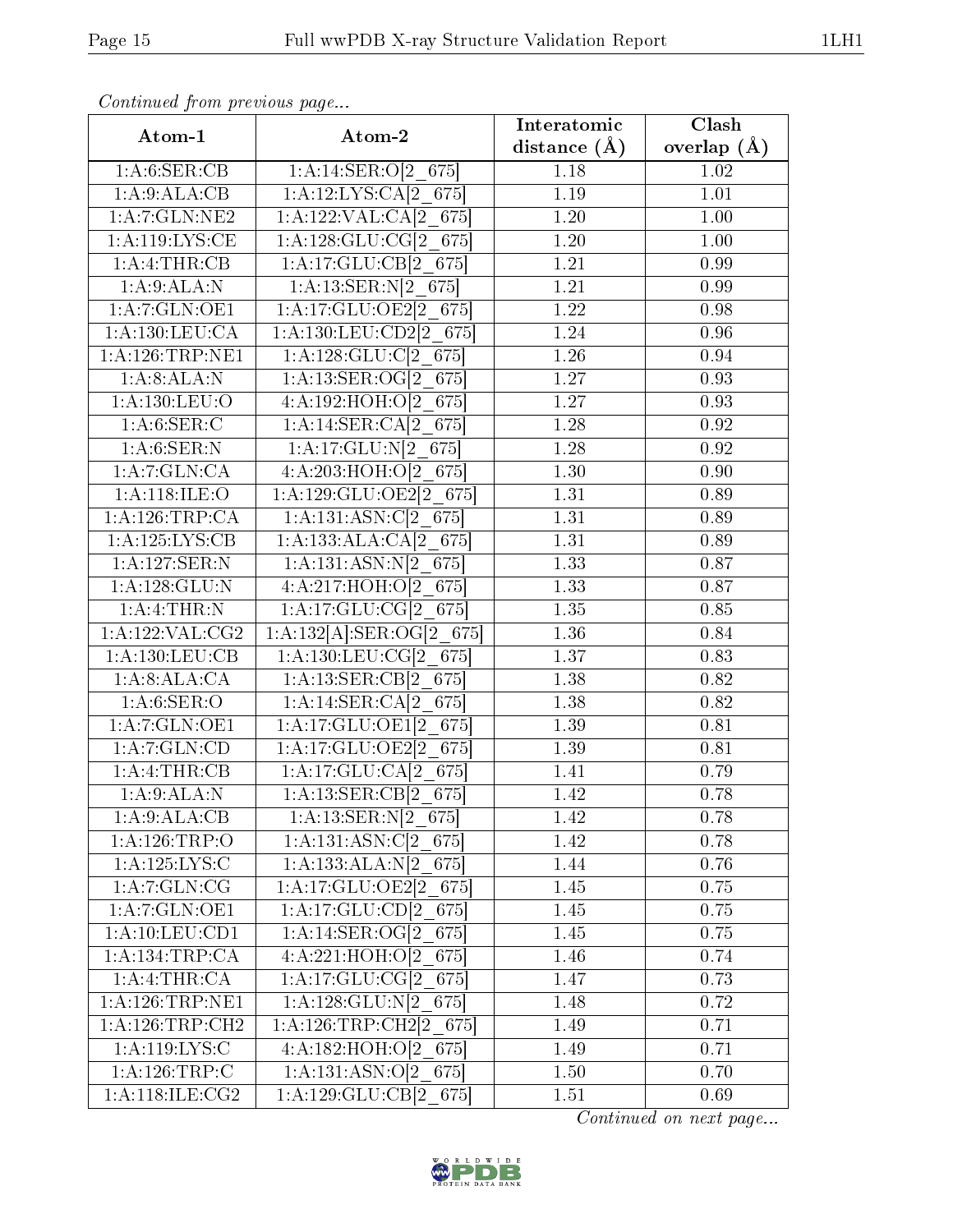| Atom-1              | Atom-2                             | Interatomic       | Clash             |
|---------------------|------------------------------------|-------------------|-------------------|
|                     |                                    | distance $(\AA)$  | overlap $(A)$     |
| 1: A:9: ALA:O       | 1:A:9:ALA:O[2 675]                 | 1.51              | 0.69              |
| 1: A:10:LEU:CG      | $1:A:14:SER:OG[2_675]$             | 1.51              | 0.69              |
| 1: A:6: SER:C       | $1:A:14:SER:N[2_675]$              | 1.53              | 0.67              |
| 1: A: 130: LEU: CA  | $1: A: 130: LEU: CG[2_675]$        | 1.54              | 0.66              |
| 1:A:9:ALA:CB        | $1:A:12:LYS:O[2_675]$              | 1.55              | 0.65              |
| 1:A:125:LYS:O       | $1:A:133:ALA:N[2_675]$             | 1.56              | $0.\overline{64}$ |
| 1: A:126:TRP:CE2    | $1:A:128:GLU:CA[2_675]$            | 1.57              | 0.63              |
| 1:A:123:GLY:C       | $1:A:132[C].SER:OG[2_675]$         | 1.57              | 0.63              |
| 1:A:119:LYS:CD      | 1:A:128:GLU:CD[2 675]              | 1.57              | 0.63              |
| 1: A:10:LEU: N      | $1:A:10:LEU:O[2_675]$              | 1.58              | 0.62              |
| 1: A:6: SER: C      | 1:A:14:SER:C[2 675]                | 1.59              | 0.61              |
| 1: A:6: SER:O       | $1:A:13:SER:C[2_675]$              | 1.59              | $\overline{0.61}$ |
| 1: A:5: GLU:CB      | 1:A:16:GLU:CB[2 675]               | 1.59              | 0.61              |
| 1: A: 130: LEU: CA  | 1:A:130:LEU:CB[2 675]              | 1.61              | 0.59              |
| 1:A:8:ALA:C         | 1:A:13:SER:OG[2 675]               | 1.61              | 0.59              |
| 1:A:123:GLY:O       | $1:A:132[B]:SER:OG[2_675]$         | 1.62              | 0.58              |
| 1:A:7:GLN:N         | 1:A:14:SER:CA[2 675]               | 1.62              | 0.58              |
| 1: A:17: GLU:O      | $4:A:224:H\overline{OH:O[2\;675]}$ | 1.63              | 0.57              |
| 1:A:129:GLU:C       | 1:A:130:LEU:CD2[2 675]             | 1.63              | 0.57              |
| 1:A:127:SER:N       | 1:A:131:ASN:C[2 675]               | 1.63              | 0.57              |
| 1: A:10:LEU:CA      | 1:A:11:VAL:N[2 675]                | $\overline{1.63}$ | $\overline{0.57}$ |
| 1:A:7:GLN:C         | 4:A:203:HOH:O[2 675]               | 1.64              | 0.56              |
| 1:A:124:ALA:O       | 1:A:135:THR:CB[2 675]              | 1.64              | 0.56              |
| 1: A:5: GLU: C      | 1:A:16:GLU:CB[2 675]               | 1.65              | 0.55              |
| 1: A:4:THR:OG1      | $1:A:17:GLU:CA[2_675]$             | 1.65              | $0.55\,$          |
| 1: A: 10: LEU: C    | $1:A:10:LEU:Cl2_675$               | 1.65              | $0.55\,$          |
| 1: A:5: GLU:CA      | 1:A:16:GLU:CB[2_675]               | 1.65              | 0.55              |
| 1:A:15:TRP:CB       | 4:A:223:HOH:O[2 675]               | 1.66              | 0.54              |
| 1: A: 10: LEU: C    | $1:A:10:LEU:CB[2_675]$             | 1.66              | 0.54              |
| 1: A: 5: GLU: CG    | 1:A:16:GLU:CB[2 675]               | 1.67              | 0.53              |
| 1:A:7:GLN:N         | $1:A:13:SER:O[2_675]$              | 1.67              | 0.53              |
| $1:$ A:123:GLY:O    | $1:A:132[C].SER:OG[2_675]$         | 1.67              | 0.53              |
| 1: A:6: SER:CB      | $1:A:14:SER:C[2_675]$              | 1.68              | 0.52              |
| 1: A:6: SER: C      | 1:A:13:SER:O[2 675]                | 1.69              | 0.51              |
| 1:A:6:SER:CB        | 1:A:15:TRP:CA[2 675]               | 1.69              | 0.51              |
| 1:A:127:SER:CA      | 1:A:131:ASN:CA[2 675]              | 1.69              | 0.51              |
| 1: A:4:THR:OG1      | 1:A:17:GLU:CG[2 675]               | 1.69              | 0.51              |
| 1:A:122:VAL:N       | 1:A:129:GLU:OE2[2 675]             | 1.70              | 0.50              |
| 1: A: 135: THR: OG1 | 4:A:159:HOH:O[2 675]               | 1.70              | 0.50              |
| 1: A:56: ASN: N     | 4:A:170:HOH:O[1 545]               | 1.71              | 0.49              |
| 1:A:7:GLN:NE2       | $1:A:122:VAL:CB[2_675]$            | 1.71              | 0.49              |

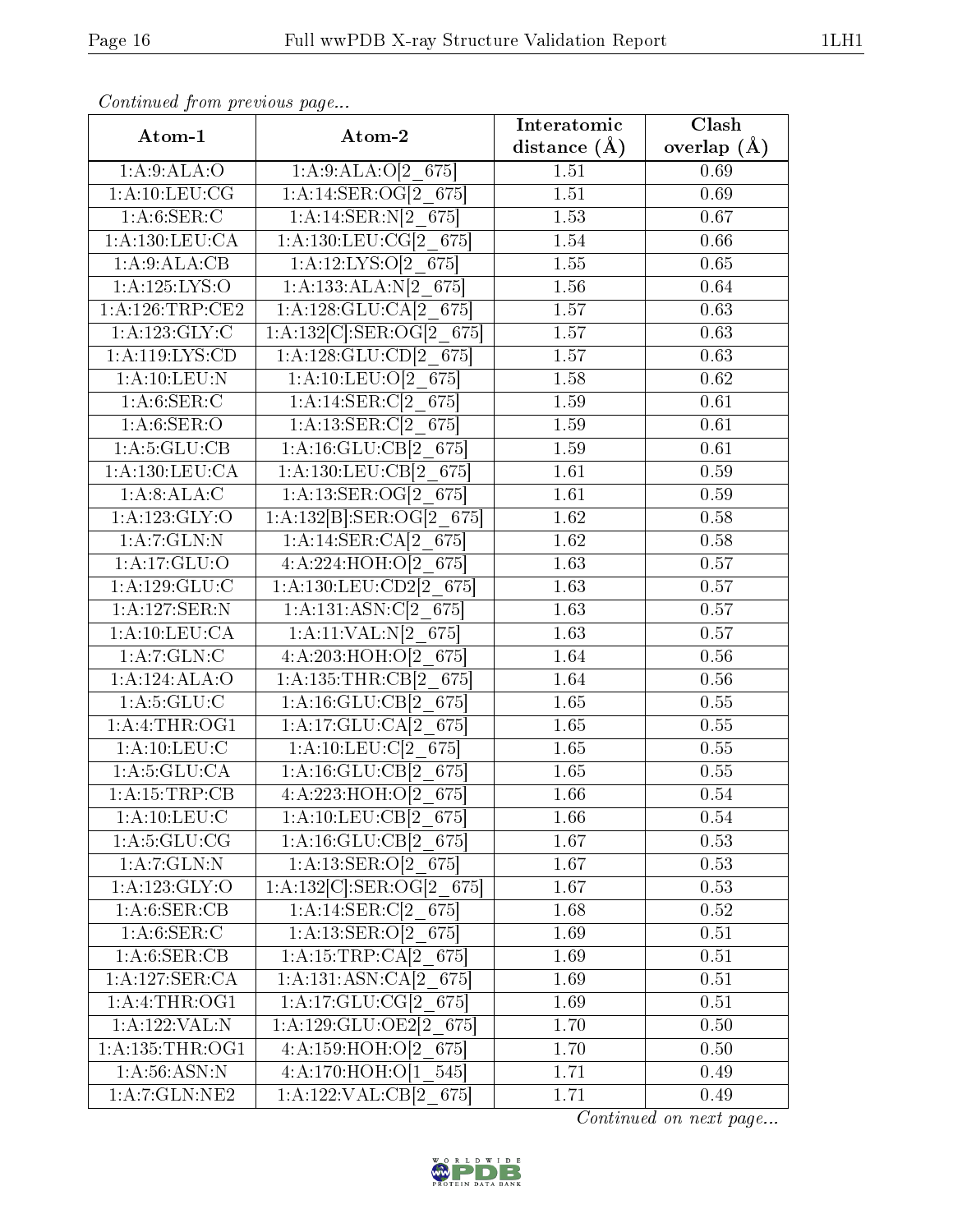| Atom-1                            | Atom-2                                   | Interatomic        | Clash           |
|-----------------------------------|------------------------------------------|--------------------|-----------------|
|                                   |                                          | distance $(A)$     | overlap $(\AA)$ |
| 1: A:17: GLU: C                   | 4:A:224:HOH:O[2 675]                     | 1.71               | 0.49            |
| 1: A:56: ASN:OD1                  | 4:A:171:HOH:O[1 545]                     | 1.72               | 0.48            |
| 1: A: 4: THEN: O                  | 4:A:206:HOH:O[2 675]                     | 1.72               | 0.48            |
| 1: A:6: SER:CA                    | 1:A:15:TRP:N[2 675]                      | 1.72               | 0.48            |
| 1:A:4:THR:N                       | 1:A:17:GLU:CD[2 675]                     | 1.72               | 0.48            |
| 1: A: 10: LEU: CD2                | 1:A:11:VAL:CA[2 675]                     | 1.73               | 0.47            |
| 1: A: 10: LEU: CA                 | 1:A:10:LEU:CA[2 675]                     | 1.74               | 0.46            |
| 1: A:6: SER:CA                    | 1:A:14:SER:C[2 675]                      | 1.74               | 0.46            |
| 1:A:7:GLN:CB                      | 1:A:17:GLU:OE2[2 675]                    | 1.75               | 0.45            |
| 1: A: 126: TRP: CD1               | 1:A:128:GLU:CA[2 675]                    | 1.75               | 0.45            |
| 1:A:9:ALA:C                       | 1:A:13:SER:N[2 675]                      | 1.76               | 0.44            |
| 1:A:56:ASN:OD1                    | 4:A:170:HOH:O[1 545]                     | 1.76               | 0.44            |
| 1:A:8:ALA:O                       | 1:A:13:SER:CB[2 675]                     | 1.79               | 0.41            |
| 1:A:127:SER:N                     | 1:A:131:ASN:CB[2 675]                    | 1.79               | 0.41            |
| $1: A:6: \overline{\text{SER}:C}$ | 1:A:13:SER:C[2 675]                      | 1.79               | 0.41            |
| 1:A:9:ALA:CA                      | 1:A:12:LYS:C[2 675]                      | 1.81               | 0.39            |
| 1:A:6:SER:CB                      | 1:A:15:TRP:N[2 675]                      | 1.82               | 0.38            |
| 1: A: 5: GLU: CG                  | 1:A:16:GLU:CG[2 675]                     | 1.82               | 0.38            |
| 1: A:6: SER: N                    | 1:A:16:GLU:N[2 675]                      | 1.83               | 0.37            |
| 1: A:118: ILE: O                  | $1:A:129:GLU:CD[2_675]$                  | 1.83               | 0.37            |
| 1:A:7:GLN:CG                      | 1:A:122:VAL:CG1[2 675]                   | 1.83               | 0.37            |
| 1: A:56: ASN:CB                   | 4:A:189:HOH:O[1 545]                     | 1.84               | 0.36            |
| 1: A:6: SER:CA                    | 1:A:16:GLU:N[2 675]                      | 1.84               | 0.36            |
| 1:A:9:ALA:C                       | 1:A:9:ALA:O[2 675]                       | 1.85               | 0.35            |
| 1:A:8:ALA:C                       | $1:A:13:SER:CA[2_675]$                   | $\overline{1}$ .85 | 0.35            |
| 1: A:10:LEU: N                    | 1:A:10:LEU:C[2 675]                      | 1.86               | 0.34            |
| 1: A:6: SER:OG                    | 1:A:14:SER:C[2 675]                      | 1.86               | 0.34            |
| 1:A:126:TRP:CB                    | $1:A:132[B]:\overline{SER:OG[2\_675]}$   | 1.86               | 0.34            |
| 1:A:122:VAL:CG2                   | $1:A:129:GLU:O[2_675]$                   | 1.87               | 0.33            |
| 1:A:130:LEU:N                     | 1:A:130:LEU:CG[2 675]                    | 1.88               | 0.32            |
| 1: A:6: SER: CB                   | $1: A: 15: TRP: C[2_675]$                | 1.88               | 0.32            |
| 1: A: 126: TRP: C                 | 1:A:131:ASN:CB[2 675]                    | 1.88               | 0.32            |
| 1: A: 126: TRP: CD1               | $1:\!A:\!129:\!GL\overline{U:N[2\_675]}$ | 1.89               | 0.31            |
| 1: A:119: LYS: CB                 | 1:A:128:GLU:CB[2 675]                    | 1.89               | 0.31            |
| 1:A:126:TRP:N                     | $1:A:131:AS\overline{N:C[2\ 675]}$       | 1.90               | 0.30            |
| 1:A:126:TRP:CB                    | 1:A:128:GLU:O[2 675]                     | 1.90               | 0.30            |
| 1:A:9:ALA:CA                      | 1:A:13:SER:CA[2 675]                     | 1.90               | 0.30            |
| 1: A: 4: THEN: C                  | 1:A:17:GLU:CG[2 675]                     | 1.91               | 0.29            |
| 1: A:6: SER: N                    | 1:A:16:GLU:C[2 675]                      | 1.91               | 0.29            |
| 1: A: 10: LEU: CD1                | 1:A:14:SER:CB[2 675]                     | 1.91               | 0.29            |
| 1:A:8:ALA:CB                      | 1:A:13:SER:OG[2 675]                     | 1.92               | 0.28            |

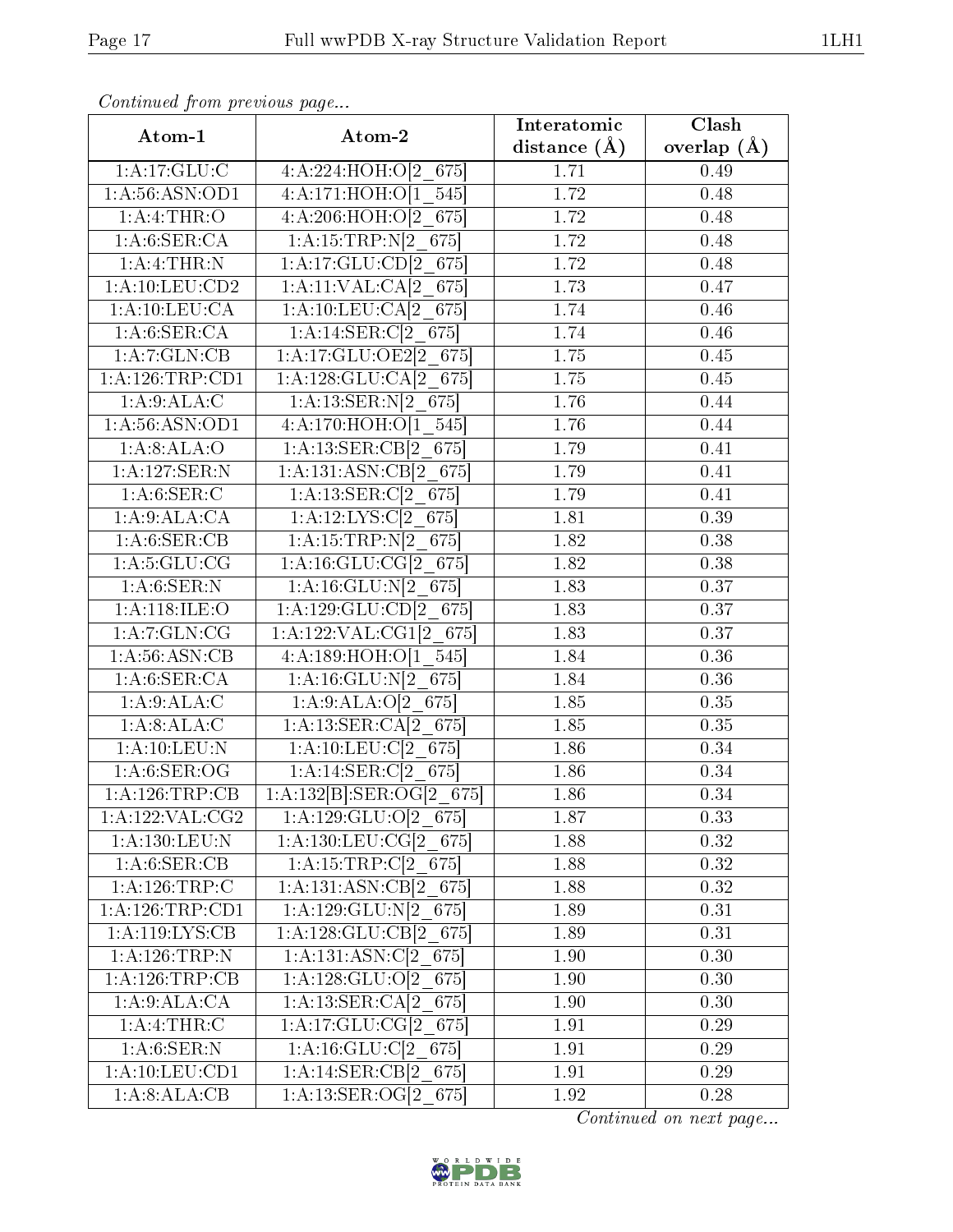| Atom-1                           | Atom-2                                  | Interatomic       | Clash             |
|----------------------------------|-----------------------------------------|-------------------|-------------------|
|                                  |                                         | distance $(\AA)$  | overlap $(\AA)$   |
| 1:A:119:LYS:CA                   | 4:A:182:HOH:O[2 675]                    | 1.92              | 0.28              |
| 1: A: 7: GLN: NE2                | 1:A:122:VAL:Cl <sub>2</sub> 675         | 1.94              | $\overline{0.26}$ |
| 1: A:3: LEU: CG                  | 1:A:125:LYS:CE[2 675]                   | 1.95              | 0.25              |
| 1:A:4:THR:CB                     | 1:A:17:GLU:CG[2 675]                    | 1.95              | $\overline{0.25}$ |
| 1:A:11:VAL:O                     | 4:A:223:HOH:O[2 675]                    | 1.96              | 0.24              |
| 1:A:126:TRP:O                    | 1:A:131:ASN:CA[2 675]                   | 1.96              | 0.24              |
| 1: A: 125: LYS: CA               | 1:A:133:ALA:N[2 675]                    | 1.96              | 0.24              |
| 1:A:122:VAL:O                    | 1:A:132[C]:SER:OG[2 675]                | 1.96              | 0.24              |
| 1:A:133:ALA:C                    | $4:A:221:HOH:O[2]$ 675                  | 1.97              | 0.23              |
| 1: A: 10: LEU: O                 | 1:A:10:LEU:CG[2 675]                    | 1.97              | 0.23              |
| 1: A: 126: TRP: NE1              | 1:A:128:GLU:O[2 675]                    | 1.97              | 0.23              |
| 1:A:12:LYS:CB                    | 4:A:205:HOH:O[2 675]                    | 1.98              | 0.22              |
| 1: A:5: GLU:O                    | $1:A:16:GLU:CB[2_675]$                  | 1.98              | 0.22              |
| 1:A:126:TRP:CG                   | $1:A:128:GLU:Cl2$ 675                   | 1.98              | $\overline{0.22}$ |
| 1: A:19: ASN:N                   | 4:A:224:HOH:O[2 675]                    | 1.98              | 0.22              |
| 1: A:126:TRP:CE3                 | 1:A:131:ASN:CB[2 675]                   | 1.99              | 0.21              |
| 1: A: 119: LYS: CG               | $1:A:128:GLU:CB[2_675]$                 | $\overline{2.00}$ | 0.20              |
| 1: A: 125: LYS: CB               | 1:A:133:ALA:N[2 675]                    | 2.00              | 0.20              |
| 4:A:159:HOH:O                    | 4:A:177:HOH:O[2 675]                    | 2.00              | 0.20              |
| 1:A:125:LYS:CB                   | 1:A:133:ALA:C[2 675]                    | 2.01              | 0.19              |
| 1: A:5: GLU: N                   | 1:A:17:GLU:N[2 675]                     | 2.01              | 0.19              |
| 1:A:8:ALA:N                      | 1:A:13:SER:CB[2 675]                    | 2.02              | 0.18              |
| 1: A:8:ALA:N                     | 1:A:13:SER:C[2 675]                     | 2.02              | 0.18              |
| 1:A:9:ALA:CB                     | 1:A:12:LYS:CB[2 675]                    | 2.03              | 0.17              |
| 1: A: 7: GLN: C                  | $1:A:13:SER:OG[2_675]$                  | 2.03              | 0.17              |
| 1: A:56: ASN:CB                  | 4:A:170:HOH:O[1 545]                    | 2.04              | 0.16              |
| 1: A:15:TRP:N                    | 4:A:223:HOH:O[2 675]                    | 2.04              | 0.16              |
| 1: A:6: SER: N                   | 1:A:16:GLU:CA[2 675]                    | 2.05              | 0.15              |
| 1: A:5: GLU: C                   | $1:A:16:GLU:CA[2_675]$                  | 2.05              | 0.15              |
| 1:A:7:GLN:N                      | 1:A:14:SER:N[2 675]                     | 2.06              | 0.14              |
| 1:A:5:GLU:O                      | 1:A:13:SER:O[2 675]                     | 2.06              | 0.14              |
| 1: A:5: GLU: CB                  | 1:A:16:GLU:CA[2 675]                    | 2.06              | 0.14              |
| 1:A:122:VAL:C                    | $1:A:132[C]:\text{SER:OG}[2 \quad 675]$ | 2.06              | 0.14              |
| 1:A:4:THR:N                      | 1:A:17:GLU:OE1[2 675]                   | 2.07              | 0.13              |
| 1:A:18:PHE:N                     | 4:A:224:HOH:O[2 675]                    | 2.07              | 0.13              |
| 1: A: 127: SER: C                | 4:A:217:HOH:O[2 675]                    | 2.07              | 0.13              |
| 1:A:125:LYS:O                    | $1:A:134:TRP:\overline{N[2\ 675]}$      | 2.07              | 0.13              |
| 1:A:126:TRP:C                    | 1:A:131:ASN:N[2 675]                    | 2.09              | 0.11              |
| 1: A:7: GLN: CA                  | $1:A:14:SER:CA[2-675]$                  | 2.09              | 0.11              |
| 1: A:3: LEU: CD1                 | 1:A:125:LYS:CD[2 675]                   | 2.10              | 0.10              |
| $1:A:6:\overline{\text{SER:CA}}$ | $1:A:14:SER:O[2_675]$                   | 2.10              | 0.10              |

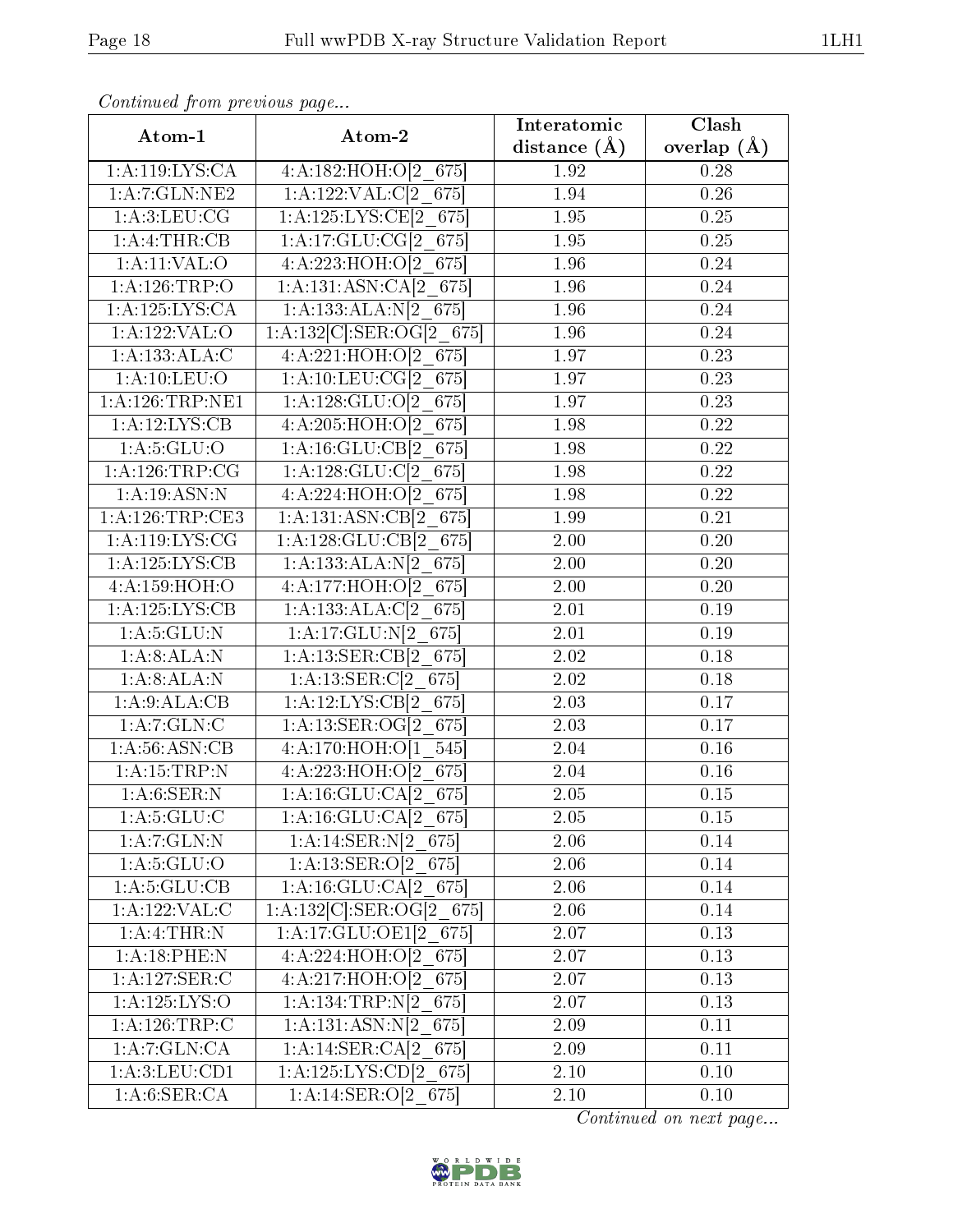| Atom-1             | Atom-2                            | Interatomic       | Clash           |
|--------------------|-----------------------------------|-------------------|-----------------|
|                    |                                   | distance $(A)$    | overlap $(\AA)$ |
| 1: A:6: SER: C     | 1:A:15:TRP:N[2 675]               | 2.10              | 0.10            |
| 1: A: 4: THE: O    | 1:A:17:GLU:CG[2 675]              | $\overline{2.10}$ | 0.10            |
| 1:A:125:LYS:O      | 1:A:133:ALA:CA[2 675]             | 2.11              | 0.09            |
| 1: A:126:TRP:N     | 1:A:133:ALA:N[2 675]              | 2.11              | 0.09            |
| 1: A: 125: LYS: O  | 1:A:130:LEU:O[2 675]              | 2.12              | 0.08            |
| 1: A:5: GLU: C     | 1:A:13:SER:O[2 675]               | $2.12\,$          | 0.08            |
| 1:A:4:THR:CA       | 1:A:17:GLU:CB[2 675]              | $2.13\,$          | 0.07            |
| 1:A:119:LYS:CD     | $1:A:128:GLU:CG[2]$ 675           | 2.13              | 0.07            |
| 1: A:56: ASN: CG   | 4:A:170:HOH:O[1 545]              | $\overline{2}.13$ | 0.07            |
| 1:A:126:TRP:O      | 1:A:131:ASN:CG[2 675]             | 2.13              | 0.07            |
| 1:A:7:GLN:N        | 1:A:13:SER:C[2 675]               | 2.14              | 0.06            |
| 1:A:127:SER:CB     | $4:A:217:H\overline{OH:O[2-}675]$ | 2.14              | 0.06            |
| 1: A:7: GLN: NE2   | 1:A:122:VAL:O[2 675]              | $2.15\,$          | 0.05            |
| 1:A:122:VAL:CB     | $1:A:132[A]:SER:OG[2_675]$        | $2.15\,$          | 0.05            |
| 1:A:7:GLN:CA       | 1:A:14:SER:N[2 675]               | 2.15              | 0.05            |
| 1:A:121:VAL:CB     | 1:A:129:GLU:OE1[2 675]            | 2.16              | 0.04            |
| 1: A:5: GLU:OE2    | 4:A:220:HOH:O[2 675]              | 2.16              | 0.04            |
| 1: A:126:TRP:CE3   | 1:A:131:ASN:OD1[2 675]            | 2.17              | 0.03            |
| 1: A:118: ILE: CG2 | 1:A:129:GLU:CG[2 675]             | 2.17              | 0.03            |
| 1:A:122:VAL:CD     | 1:A:132[A]:SER:OG[2 675]          | 2.17              | 0.03            |
| 1: A: 55: GLN: OE1 | 4:A:172:HOH:O[1 545]              | 2.18              | 0.02            |
| 1:A:9:ALA:C        | 1:A:12:LYS:N[2 675]               | 2.18              | $0.02\,$        |
| 1:A:124:ALA:O      | 1:A:135:THR:CG2[2 675]            | 2.18              | 0.02            |
| 1: A:6: SER:O      | $1:A:14:SER:C[2_675]$             | $\overline{2}.19$ | 0.01            |

## 5.3 Torsion angles (i)

#### 5.3.1 Protein backbone (i)

In the following table, the Percentiles column shows the percent Ramachandran outliers of the chain as a percentile score with respect to all X-ray entries followed by that with respect to entries of similar resolution.

The Analysed column shows the number of residues for which the backbone conformation was analysed, and the total number of residues.

| Mol   Chain | Analysed                                 |  |             | Favoured   Allowed   Outliers   Percentiles |
|-------------|------------------------------------------|--|-------------|---------------------------------------------|
|             | $153/153$ (100\%)   149 (97\%)   2 (1\%) |  | $1/2$ (1\%) | $\boxed{12}$ 6                              |

All (2) Ramachandran outliers are listed below:

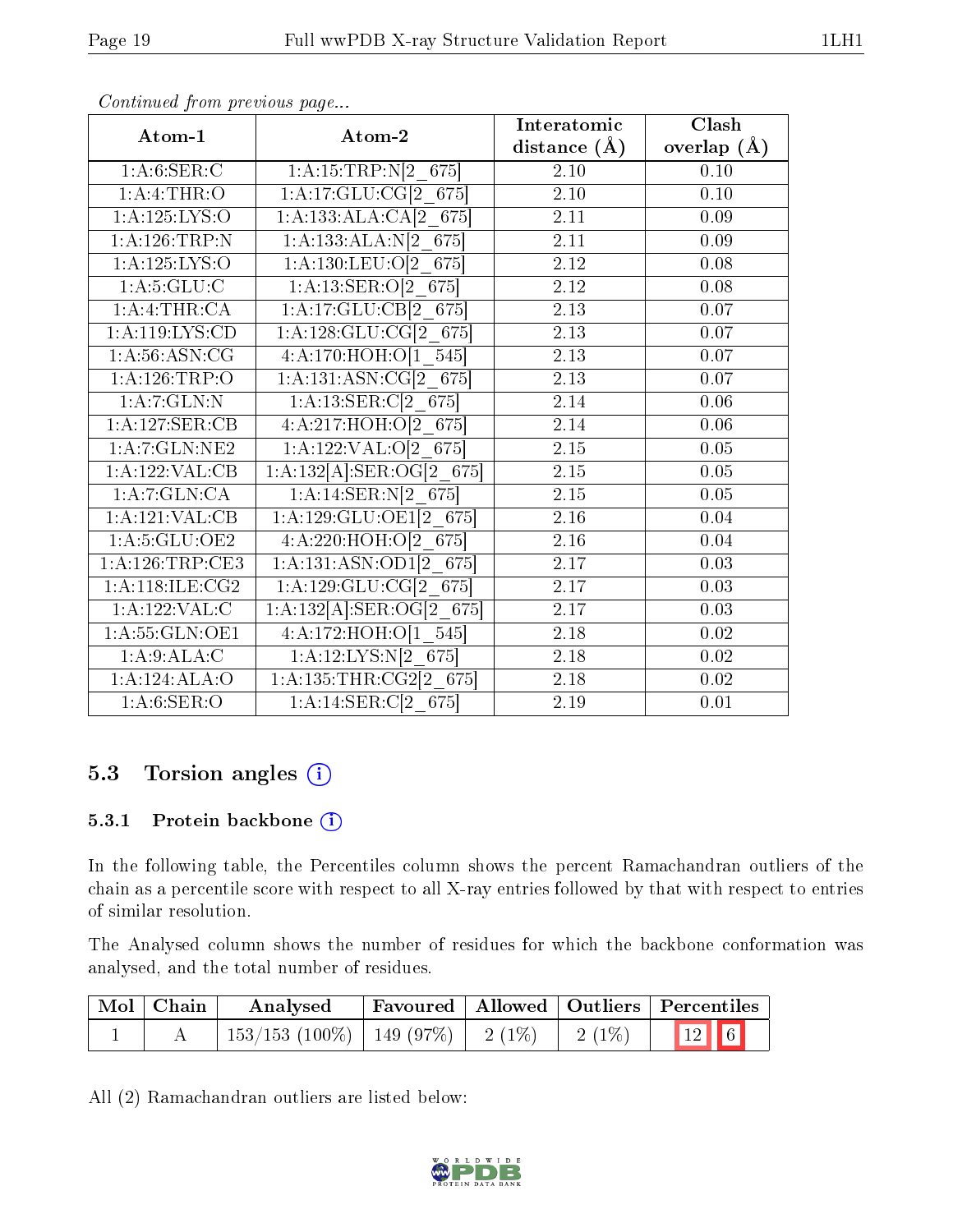| Mol | Chain | Res | 1 ype |
|-----|-------|-----|-------|
|     |       |     |       |
|     |       |     |       |

#### 5.3.2 Protein sidechains (i)

In the following table, the Percentiles column shows the percent sidechain outliers of the chain as a percentile score with respect to all X-ray entries followed by that with respect to entries of similar resolution.

The Analysed column shows the number of residues for which the sidechain conformation was analysed, and the total number of residues.

| Mol   Chain | Analysed                      |          | Rotameric   Outliers   Percentiles |  |
|-------------|-------------------------------|----------|------------------------------------|--|
|             | $127/125(102\%)$   124 (98\%) | $3(2\%)$ | 49                                 |  |

All (3) residues with a non-rotameric sidechain are listed below:

| Mol | Chain | Res | Type   |
|-----|-------|-----|--------|
|     |       |     |        |
|     |       | 34  | L. H.L |
|     |       | 96  |        |

Some sidechains can be flipped to improve hydrogen bonding and reduce clashes. All (4) such sidechains are listed below:

| Mol | Chain | Res | <b>Type</b> |
|-----|-------|-----|-------------|
|     |       | 21  | <b>ASN</b>  |
|     |       | 25  | <b>HIS</b>  |
|     |       |     | GLN.        |
|     |       |     | (11 N       |

#### 5.3.3 RNA (i)

There are no RNA molecules in this entry.

### 5.4 Non-standard residues in protein, DNA, RNA chains (i)

There are no non-standard protein/DNA/RNA residues in this entry.

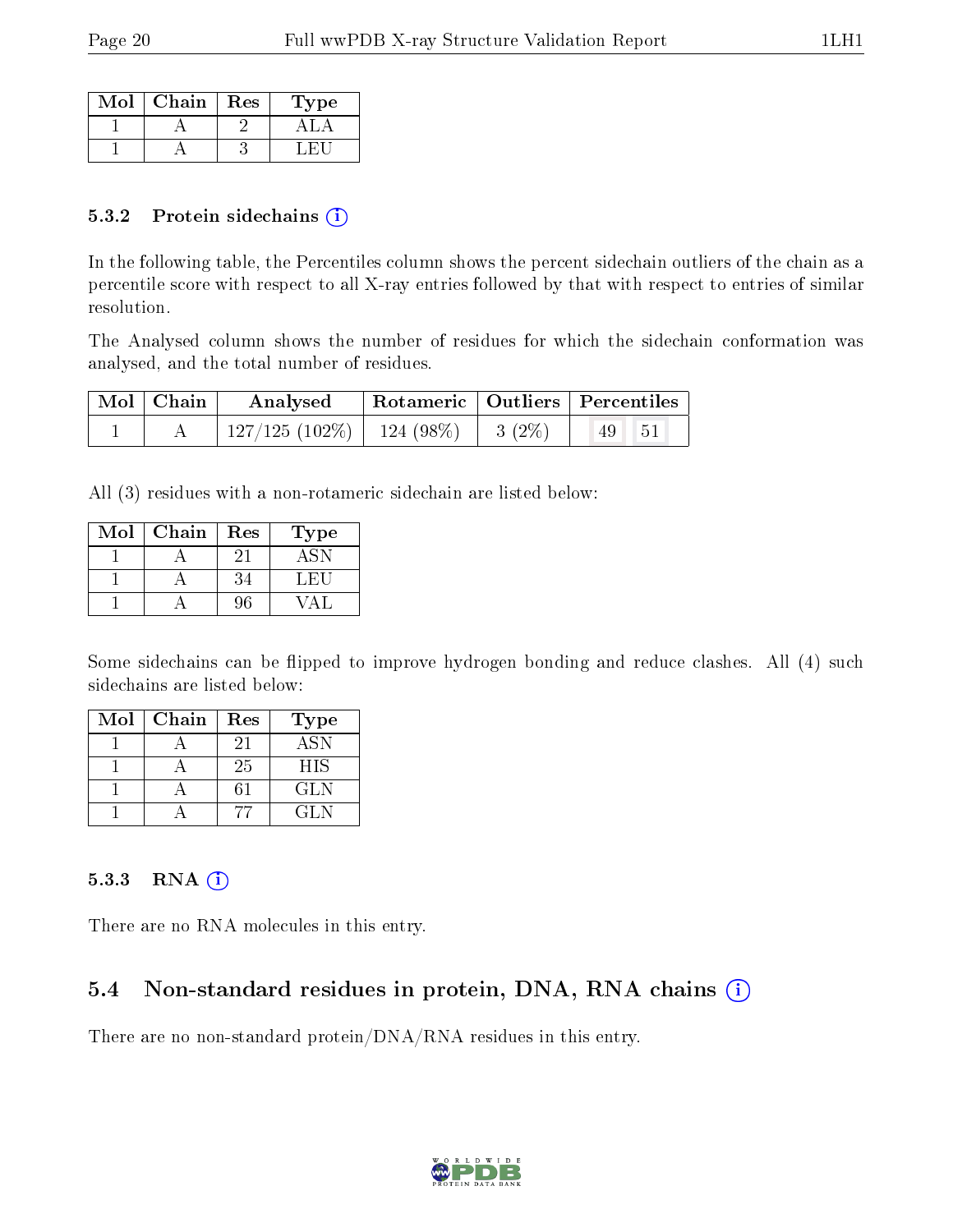#### 5.5 Carbohydrates (i)

There are no carbohydrates in this entry.

#### 5.6 Ligand geometry  $(i)$

2 ligands are modelled in this entry.

In the following table, the Counts columns list the number of bonds (or angles) for which Mogul statistics could be retrieved, the number of bonds (or angles) that are observed in the model and the number of bonds (or angles) that are defined in the Chemical Component Dictionary. The Link column lists molecule types, if any, to which the group is linked. The Z score for a bond length (or angle) is the number of standard deviations the observed value is removed from the expected value. A bond length (or angle) with  $|Z| > 2$  is considered an outlier worth inspection. RMSZ is the root-mean-square of all Z scores of the bond lengths (or angles).

| Mol |            | Chain |     | $\mathbf{Link}$ |          | Bond lengths     |           |          | Bond angles |                           |
|-----|------------|-------|-----|-----------------|----------|------------------|-----------|----------|-------------|---------------------------|
|     | Type       |       | Res |                 | Counts   | RMSZ             | H Z       | Counts   | RMSZ        | $Z \vert$<br>#            |
|     | ACT        |       | 154 |                 | 1, 3, 3  | .88 <sub>1</sub> | $(100\%)$ | 0,3,3    | 0.00        |                           |
| v   | <b>HEM</b> |       | 155 | ി               | 27,50,50 | 4.11             | 20(74%)   | 17,82,82 | 2.99        | $(64\%)$<br>$\mathbf{11}$ |

In the following table, the Chirals column lists the number of chiral outliers, the number of chiral centers analysed, the number of these observed in the model and the number defined in the Chemical Component Dictionary. Similar counts are reported in the Torsion and Rings columns. '-' means no outliers of that kind were identified.

|       |  |             |                                   | Mol   Type   Chain   Res   Link   Chirals   Torsions   Rings |                          |
|-------|--|-------------|-----------------------------------|--------------------------------------------------------------|--------------------------|
| ∣ HEM |  | $155$   1.2 | <b>Contract Contract Contract</b> | $\mid 0/6/54/54$                                             | <b>Contract Contract</b> |

All (21) bond length outliers are listed below:

| Mol            | Chain | Res | <b>Type</b> | Atoms         | Z     | Observed $(A)$ | Ideal(A) |
|----------------|-------|-----|-------------|---------------|-------|----------------|----------|
| $\overline{2}$ | А     | 154 | ACT         | $CH3-C$       | 11.88 | 1.63           | 1.48     |
| 3              | А     | 155 | <b>HEM</b>  | $C3B-CAB$     | 8.58  | 1.65           | 1.47     |
| 3              | А     | 155 | <b>HEM</b>  | CAD-C3D       | 6.70  | 1.64           | 1.52     |
| 3              | А     | 155 | <b>HEM</b>  | CAA-C2A       | 6.34  | 1.61           | 1.52     |
| 3              | А     | 155 | <b>HEM</b>  | $C1B-C2B$     | 6.12  | 1.56           | 1.42     |
| 3              | А     | 155 | <b>HEM</b>  | $C1A-NA$      | 6.09  | 1.48           | 1.36     |
| 3              | А     | 155 | <b>HEM</b>  | $C4D-C3D$     | 5.99  | 1.56           | 1.42     |
| 3              | А     | 155 | <b>HEM</b>  | $C4A-NA$      | 4.79  | 1.46           | 1.36     |
| 3              | A     | 155 | <b>HEM</b>  | $C3C-C2C$     | 4.76  | 1.47           | 1.40     |
| 3              | А     | 155 | <b>HEM</b>  | $CMD$ - $C2D$ | 4.48  | 1.61           | 1.51     |
| 3              | А     | 155 | <b>HEM</b>  | $C4A-CHB$     | 4.44  | 1.53           | 1.41     |
| 3              | А     | 155 | <b>HEM</b>  | $CMC-C2C$     | 4.03  | 1.61           | 1.51     |

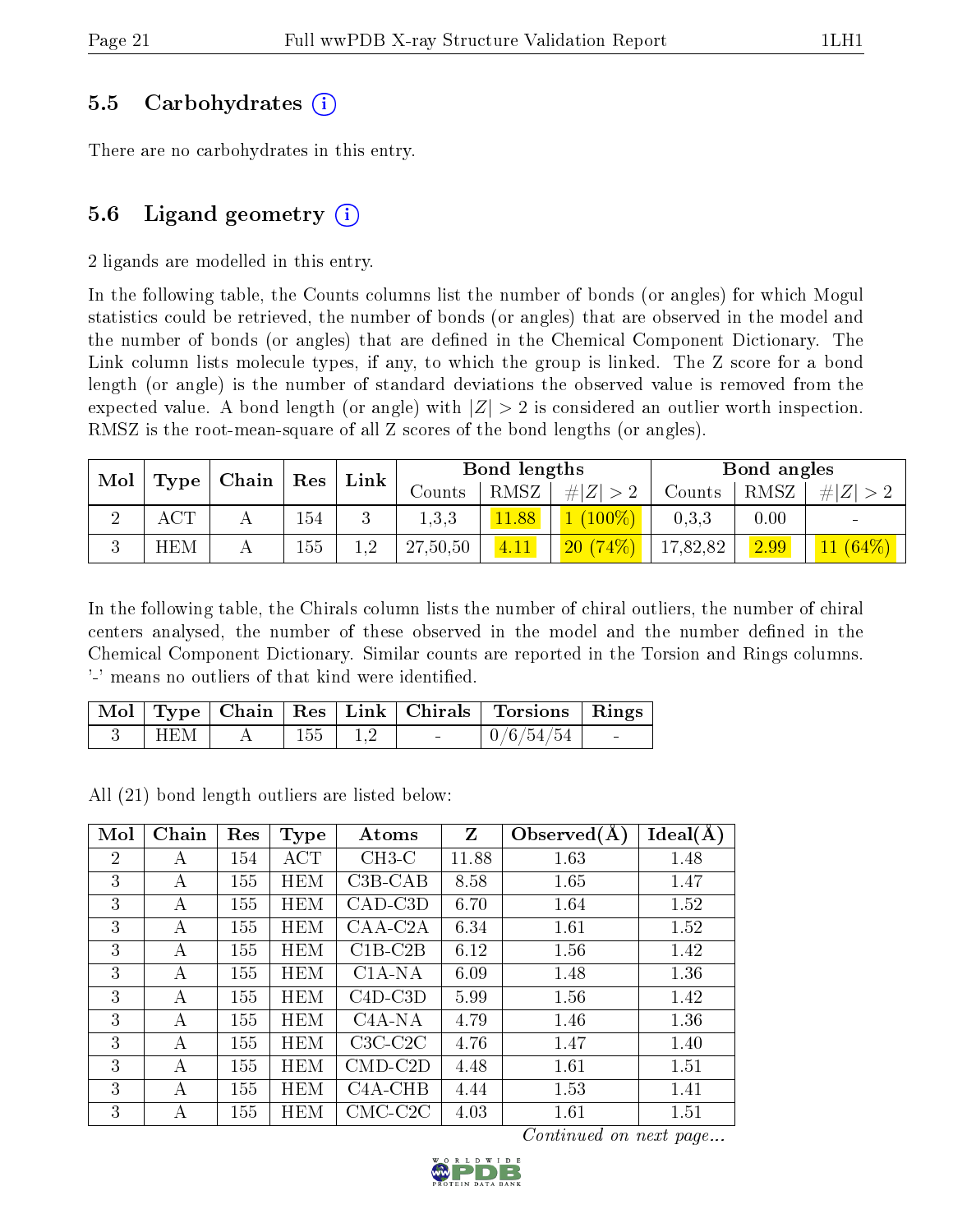| Mol | Chain | Res | Type       | Atoms     | Z       | Observed $(A)$ | $Ideal(\AA)$ |
|-----|-------|-----|------------|-----------|---------|----------------|--------------|
| 3   | А     | 155 | <b>HEM</b> | $C3C-CAC$ | 3.89    | 1.55           | 1.47         |
| 3   | А     | 155 | <b>HEM</b> | $CMB-C2B$ | 3.41    | 1.59           | 1.51         |
| 3   | А     | 155 | <b>HEM</b> | CMA-C3A   | 3.28    | 1.58           | 1.51         |
| 3   | А     | 155 | <b>HEM</b> | $C2A-C3A$ | 3.27    | 1.47           | 1.37         |
| 3   | А     | 155 | <b>HEM</b> | $C4B-NB$  | 2.72    | 1.41           | 1.36         |
| 3   | А     | 155 | <b>HEM</b> | $C1D-ND$  | 2.70    | 1.41           | 1.36         |
| 3   | А     | 155 | <b>HEM</b> | C1A-CHA   | 2.46    | 1.47           | 1.41         |
| 3   | А     | 155 | <b>HEM</b> | $C3B-C2B$ | $-2.34$ | 1.37           | 1.40         |
| 3   | А     | 155 | <b>HEM</b> | CBB-CAB   | 2.00    | 1.42           | 1.29         |

All (11) bond angle outliers are listed below:

| Mol | Chain        | Res | <b>Type</b> | Atoms                                              | Z       | Observed $(°)$ | $\text{Ideal}({}^o)$ |
|-----|--------------|-----|-------------|----------------------------------------------------|---------|----------------|----------------------|
| 3   | A            | 155 | <b>HEM</b>  | $CMA-C3A-C4A$                                      | $-5.91$ | 119.38         | 128.46               |
| 3   | $\mathsf{A}$ | 155 | <b>HEM</b>  | $C4C-C3C-C2C$                                      | 5.36    | 110.64         | 106.90               |
| 3   | $\mathsf{A}$ | 155 | <b>HEM</b>  | C <sub>4</sub> A-C <sub>3</sub> A-C <sub>2</sub> A | 3.87    | 109.69         | 107.00               |
| 3   | A            | 155 | <b>HEM</b>  | CBA-CAA-C2A                                        | $-3.63$ | 105.79         | 112.49               |
| 3   | A            | 155 | <b>HEM</b>  | $C3C-C4C-NC$                                       | $-3.41$ | 104.50         | 110.94               |
| 3   | A            | 155 | <b>HEM</b>  | CAD-CBD-CGD                                        | $-3.37$ | 107.02         | 112.67               |
| 3   | А            | 155 | <b>HEM</b>  | CMA-C3A-C2A                                        | 3.17    | 130.92         | 124.94               |
| 3   | А            | 155 | <b>HEM</b>  | $C3B-C4B-NB$                                       | 2.63    | 112.61         | 109.21               |
| 3   | А            | 155 | <b>HEM</b>  | $CMC-C2C-C3C$                                      | 2.58    | 129.51         | 124.68               |
| 3   | А            | 155 | <b>HEM</b>  | CBD-CAD-C3D                                        | $-2.26$ | 108.31         | 112.48               |
| 3   | А            | 155 | HEM         | CAA-CBA-CGA                                        | $-2.16$ | 109.05         | 112.67               |

There are no chirality outliers.

There are no torsion outliers.

There are no ring outliers.

2 monomers are involved in 3 short contacts:

| Mol |  |  | Chain   Res   Type   Clashes   Symm-Clashes |
|-----|--|--|---------------------------------------------|
|     |  |  |                                             |
|     |  |  |                                             |

The following is a two-dimensional graphical depiction of Mogul quality analysis of bond lengths, bond angles, torsion angles, and ring geometry for all instances of the Ligand of Interest. In addition, ligands with molecular weight > 250 and outliers as shown on the validation Tables will also be included. For torsion angles, if less then 5% of the Mogul distribution of torsion angles is within 10 degrees of the torsion angle in question, then that torsion angle is considered an outlier. Any bond that is central to one or more torsion angles identified as an outlier by Mogul will be highlighted in the graph. For rings, the root-mean-square deviation (RMSD) between the ring

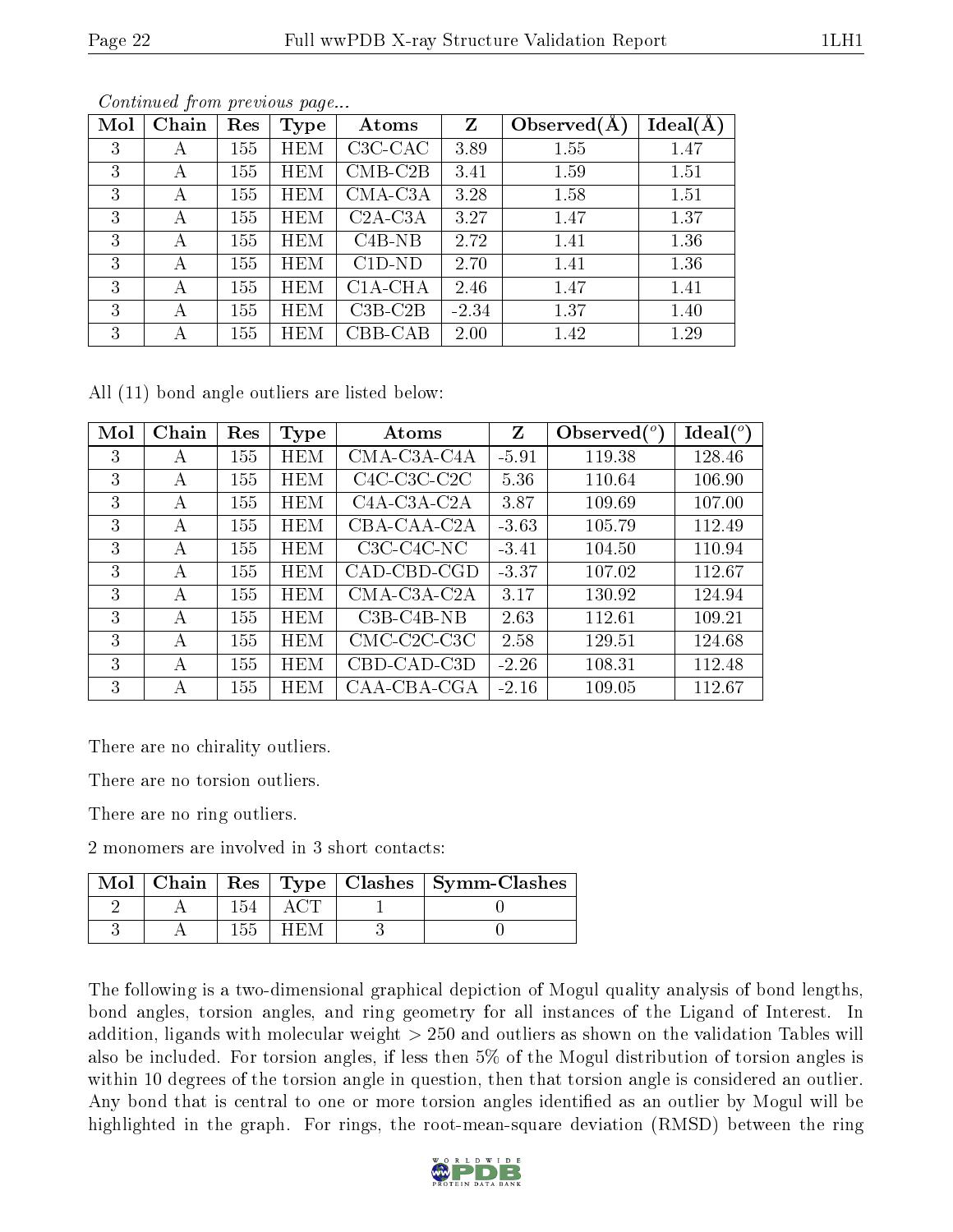in question and similar rings identified by Mogul is calculated over all ring torsion angles. If the average RMSD is greater than 60 degrees and the minimal RMSD between the ring in question and any Mogul-identified rings is also greater than 60 degrees, then that ring is considered an outlier. The outliers are highlighted in purple. The color gray indicates Mogul did not find sufficient equivalents in the CSD to analyse the geometry.



#### 5.7 [O](https://www.wwpdb.org/validation/2017/XrayValidationReportHelp#nonstandard_residues_and_ligands)ther polymers (i)

There are no such residues in this entry.

### 5.8 Polymer linkage issues  $(i)$

There are no chain breaks in this entry.

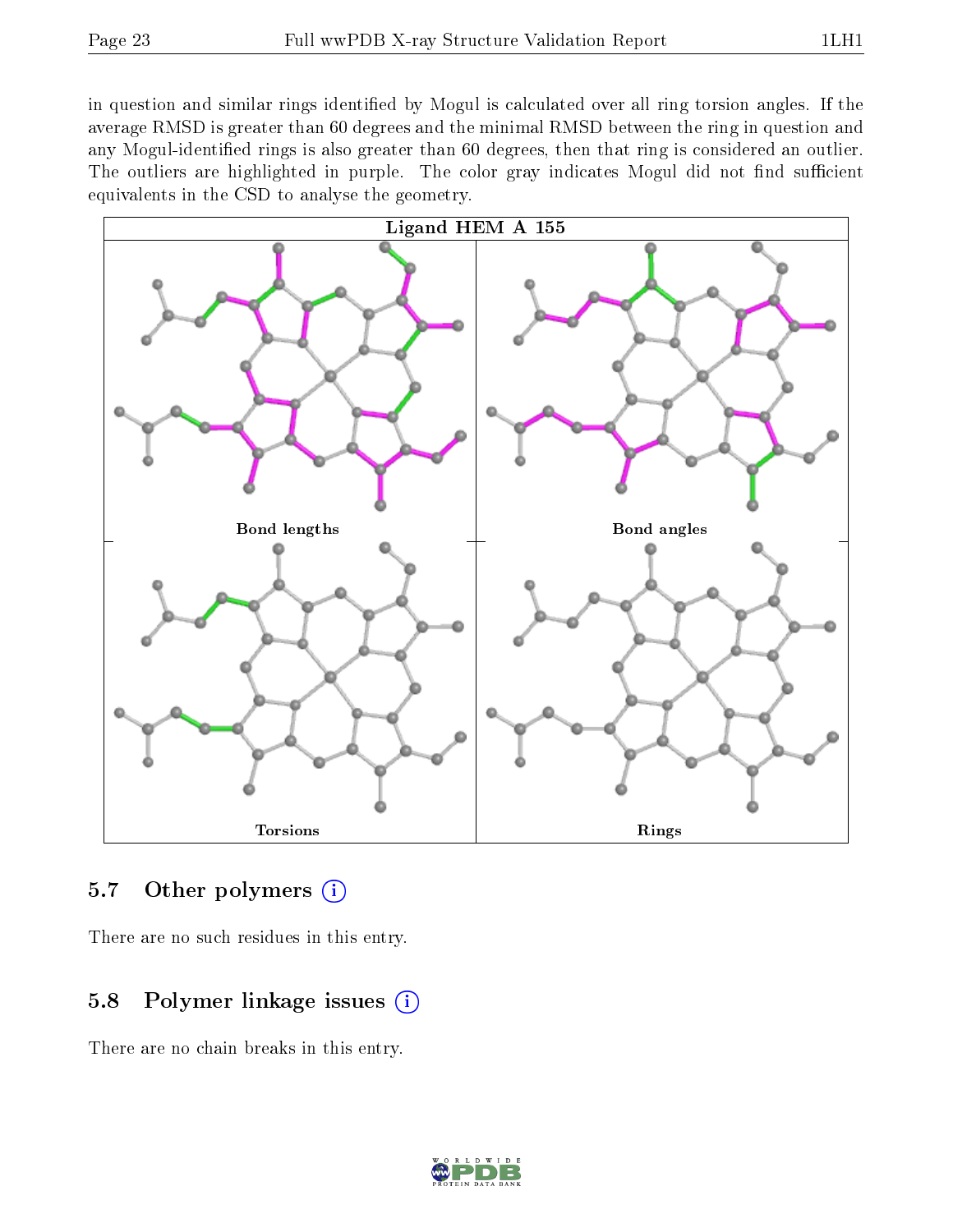# 6 Fit of model and data  $(i)$

### 6.1 Protein, DNA and RNA chains  $(i)$

Unable to reproduce the depositors R factor - this section is therefore empty.

### 6.2 Non-standard residues in protein, DNA, RNA chains (i)

Unable to reproduce the depositors R factor - this section is therefore empty.

#### 6.3 Carbohydrates (i)

Unable to reproduce the depositors R factor - this section is therefore empty.

### 6.4 Ligands  $(i)$

Unable to reproduce the depositors R factor - this section is therefore empty.

The following is a graphical depiction of the model fit to experimental electron density of all instances of the Ligand of Interest. In addition, ligands with molecular weight > 250 and outliers as shown on the geometry validation Tables will also be included. Each fit is shown from different orientation to approximate a three-dimensional view.